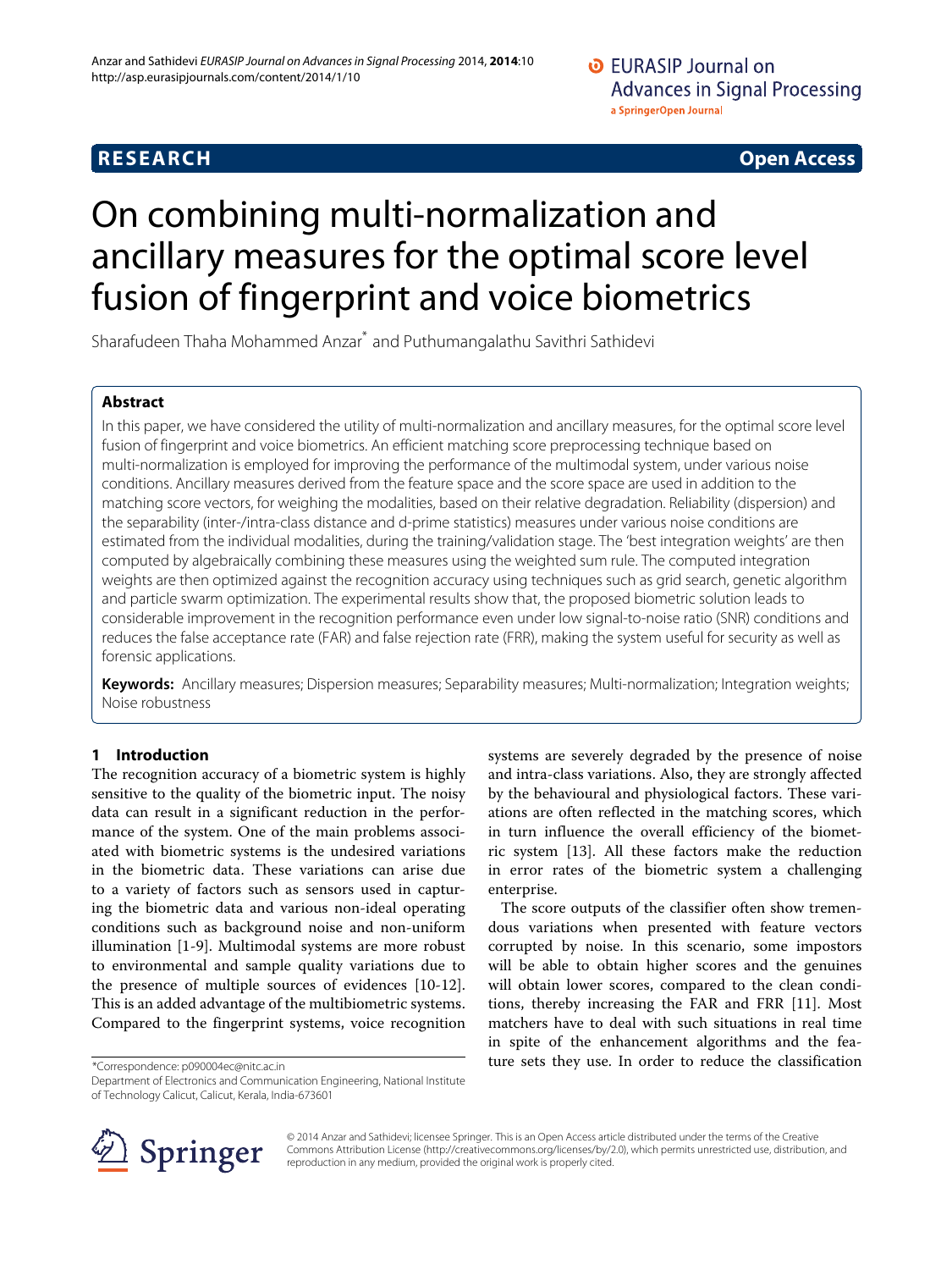errors, this paper aims at quantifying the amount of trust that can be given to the individual classifier's decision, taking into consideration the effect of environmental noise conditions and the behaviour of the classifiers on evaluation data. Here, we present a new combinational approach for fusing the scores derived from fingerprint and voice biometric matchers, with multi-normalization and the weighting measures derived from ancillary information. As the matching score values from the fingerprint and the voice matchers follow nonhomogeneous statistical distributions, we have employed tanh and min-max normalization techniques, respectively, for the complementary modalities [\[14\]](#page-15-6). Ancillary information includes measures indicating the quality of the acquired biometric samples or certain additional information about the user [\[11\]](#page-15-5). Here, the relative quality information from the individual classifiers are used in the fusion process.

In multimodal systems, confidence measures [\[15\]](#page-15-7) are widely used as integration weights for biometric fusion. The weight vector represents the weight assigned to the matching score vectors. In a multibiometric system, the weight vector represents the relative importance of the different biometric matchers, provided that the scores of the matchers have been normalized [\[6\]](#page-15-8). The proposed technique involves emphasizing or de-emphasizing the matching scores of the individual modalities, depending on the estimate of their relative degradation. Let us assume that during a particular access attempt by the user, the fingerprint image is of poor quality but the voice samples are sufficiently good. In this case, we can assign a higher weight to the voice matching result and a lower weight to the fingerprint matching result. Even for the same biometric modality, different representations and matching algorithms may exhibit different levels of sensitivity to the quality of the biometric data [\[6\]](#page-15-8). The aim of this fusion technique is to combine the information from fingerprint and voice classifiers, such that, the resulting performance is greater than or equal to the performance of the best individual sources. Anything less than this is termed as *'catastrophic fusion'* [\[16\]](#page-15-9), and it is of course undesirable. The inter-/intraclass separability measures derived from the feature space and the reliability (dispersion) as well as the d-prime separability measures from the match score space are estimated separately for each noise condition in the training/validation phase using 'leave-one-out' cross validation technique. These measures are then algebraically combined to differentially weigh each subsystems to improve the performance of fusion. The basic assumption followed in this experiment is that, the fingerprint biometric trait has higher permanence than voice; hence, its performance under various noise conditions is not explored. As the quality of voice biometric degrades with

noise, its performance under varying noise conditions is demonstrated by artificially degrading the training/testing samples with additive white Gaussian noise (AWGN). We have considered voice samples with noise contents varying from –10- to 20-dB SNR. We have compared the performance of the proposed method with the baseline techniques on score level fusion. The experimental results show that optimal integration weights estimated using multi-normalization and ancillary measures improves the performance of the multibiometric systems even under low SNR conditions.

# **1.1 Previous work**

Though a lot of work has been done in biometric fusion, little has been done to improve the efficiency of the multimodal systems under various noise conditions. Lewis et al. shed some light on audio-visual speech recognition systems using dispersion measures as the integration weights [\[16\]](#page-15-9). These measures are based upon the values assigned to the individual classes by the matcher module. Poh et al. proposed a margin-derived confidence measure while fusing two system opinions [\[15\]](#page-15-7). Jain et al. examined the effect of different score normalization techniques on the performance of the multimodal biometric system [\[13\]](#page-15-4). Kryszczuk et al. proposed a method of performing multimodal fusion using face and speech data, combining signal quality measures and reliability estimates [\[17\]](#page-15-10). Bendris et al. introduced quality measures in audio-visual identity verification [\[18\]](#page-15-11). Alsaade et al. showed that score normalization and quality-based fusion improve the accuracy of multimodal biometrics [\[2\]](#page-15-12). Optimal integration weight estimation using least squares technique was reported in [\[19\]](#page-15-13). Reliability-based optimal integration weight estimation for audio-visual decision fusion was reported in [\[20\]](#page-15-14). In our earlier work, we presented an optimal integration weight estimation scheme for fingerprint and voice biometric under various noise conditions, without using ancillary information [\[21\]](#page-15-15). We also presented a reliability-based optimal integration weight estimation scheme for the fingerprint and voice modalities in [\[22\]](#page-15-16). In this paper, we propose an efficient integration weight optimization strategy incorporating both the reliability measures from the score space (dispersion measure) and the separability measures from the feature space (inter-/intra-class distance) and score space (d-prime statistic). The optimal integration weights are estimated using a multi-normalization framework [\[14\]](#page-15-6).

### **1.2 Major contributions**

The major contributions of this work are as follows:

1. We have proposed an efficient multi-normalization-based matching score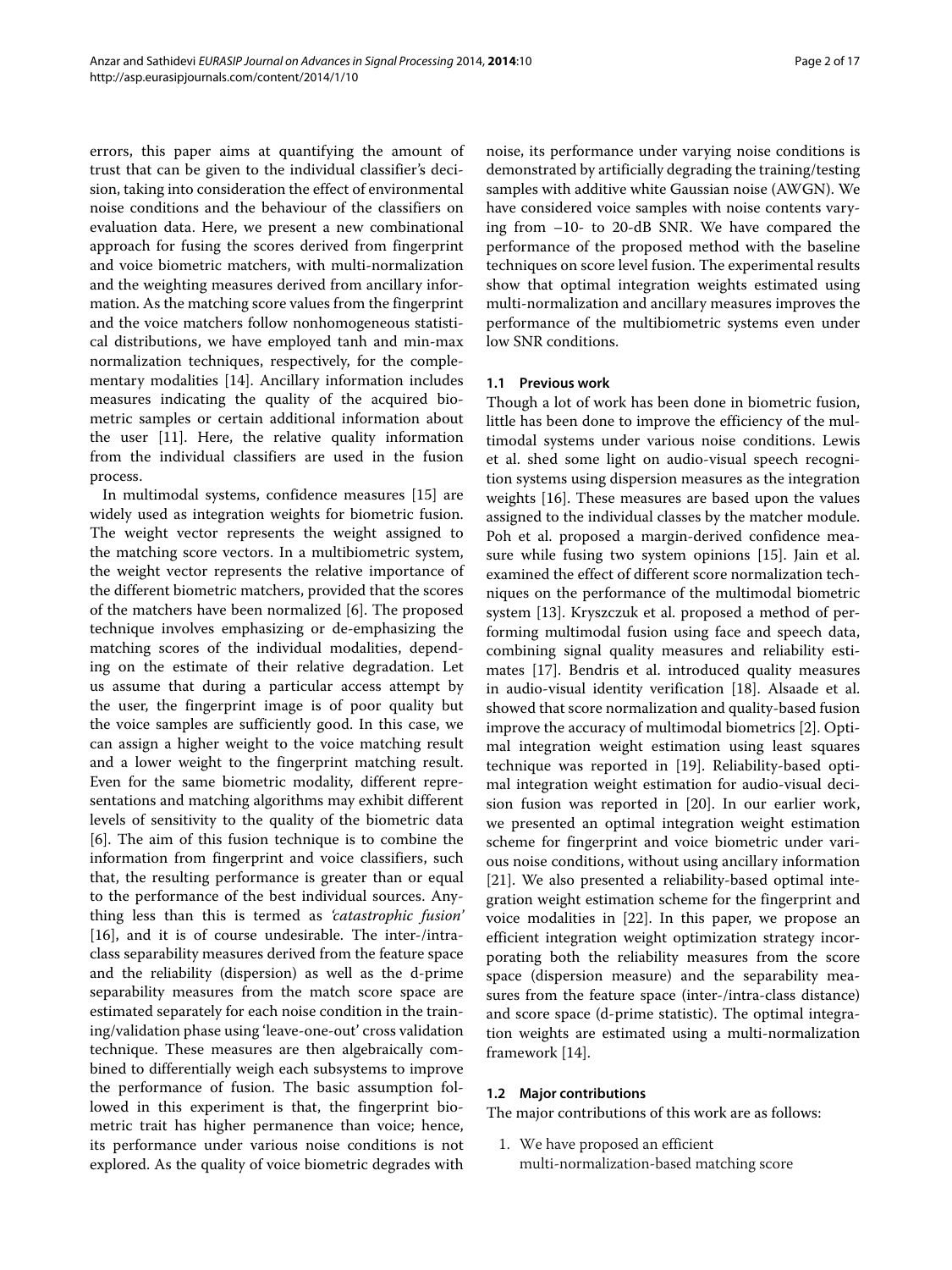preprocessing technique to transform the scores obtained from the individual modalities, for reducing the classification errors (the overlap between the genuine and the impostor score distribution).

- 2. Ancillary information such as reliability (from the score space) and separability (from the feature space and score space) measures are combined algebraically to find the 'best integration weights', (*γ* ) for fusion. Thus we have utilized the rate of relative degradation of the samples from the feature space and the expert score space for finding the 'best integration weights'.
- 3. The 'optimal integration weights' (*β*) are estimated in the training/validation stage. Standard optimization techniques such as grid search and random search techniques like genetic algorithm and particle swarm optimization algorithms are used to find the 'optimal integration weights'. The 'optimal integration weights' thus obtained in the training stage are used as the integration weights for fusion in the testing stage.

To the best of our knowledge, the proposed optimal fusion strategy using multi-normalization, ancillary measures, and optimization techniques has not been attempted until now.

# **1.3 Organization of the paper**

The rest of this paper is structured as follows: First, in section [2,](#page-2-0) the modelling and pattern-matching approaches used with the fingerprint and voice modality are briefly discussed. The proposed method is discussed in section [3.](#page-2-1) The optimal fusion using ancillary measures is detailed in section [4.](#page-5-0) Experimental results are described in section [5.](#page-7-0) Finally, a brief summary is presented.

# <span id="page-2-0"></span>**2 Individual classifiers**

# **2.1 Fingerprint classifier**

We have used the minutiae-based fingerprint matching technique [\[23\]](#page-15-17) using ridge counting. Given two sets of minutiae from the template (T) and the input fingerprint (I) images, the matching algorithm compares the minutiae points in the two images and returns a degree of similarity. Each minutiae is represented as a triplet  $m = \{x, y, \theta\}$ that indicates the x, y minutiae location coordinates and the minutiae angle  $\theta$ . A minutiae  $m_i$  in T and a minutiae  $m'_j$  in I are considered matching if the spatial distance (sd) between them is lesser than a given tolerance  $r_0$  and the direction difference (dd) between them is lesser than an angular tolerance  $\theta_0$  [\[24\]](#page-15-18).

$$
sd(m'_{j}, m_{i}) = \sqrt{(x'_{j} - x_{i})^{2} + (y'_{j} - y_{i})^{2}} \leq r_{0} \quad (1)
$$

$$
dd(m'_{j}, m_{i}) = \min(|\theta'_{j} - \theta_{i}|, 360^{0} - |\theta'_{j} - \theta_{i}|) \le \theta_{0} \quad (2)
$$

Elastic matching algorithm is used to perform matching between the two fingerprints. Match score formula for the reference and the test print is given by [\[24\]](#page-15-18)

$$
Matching score = \frac{100N_{pair}}{max\{M, N\}}
$$
 (3)

where  $N_{\text{pair}}$  is the number of matched minutiae,  $M$  is the number of minutiae in the template set, and *N* is the number of minutiae in the test set. Maximum similarity criterion is used for fingerprint pattern classification.

# **2.2 Voice classifier**

Short-time spectral analysis is used to characterize the quasi-stationary voice samples. To represent the voice samples in a parametric way, we have considered the cepstral representation as this has been found to be a more robust and reliable feature set for voice recognition than other forms of representation [\[16](#page-15-9)[,20\]](#page-15-14). The number of Melfrequency cepstral coefficients (MFCCs) are taken as 16 in this study. Gaussian mixture model (GMM) is considered for representing the acoustic feature vectors. The mean vectors, covariance, and the mixture weights parametrize the complete GMM. These parameters are collectively represented by [\[25\]](#page-15-19)

$$
\lambda = \{a_i, \mu_i, \Sigma_i\}, \qquad i = 1, \dots, M
$$
 (4)

Thus, by using the MFCC feature vectors and the statistical GMM, each enrolled speaker is uniquely represented by a specific *λ*. In the training stage itself, each enrolled speaker in **g**, where  $\mathbf{g} = \{\hat{g_1}, \hat{g_2}, \dots, \hat{g_G}\}\$ , is represented by a unique GMM (*λ*). In the testing stage, the features from the unknown speaker's utterances are compared with statistical models of the voices of speakers known to the system. GMM approach uses the Bayes classification strategy. According to this rule, the test samples are allocated to the class  $\hat{g_k}$ , having the highest posterior probability, that is [\[25\]](#page-15-19),

$$
\hat{g_k} = \arg \max_{1 \le k \le G} p(X|\lambda_k), \tag{5}
$$

where  $p(X|\lambda_k)$ , is the *a posteriori* probability for a given observation sequence.

# <span id="page-2-1"></span>**3 Proposed method**

Various approaches are reported in the literature for improving the performance of biometric fusion at the matching score level. Most of them are based on either of the two following strategies [\[2,](#page-15-12)[15,](#page-15-7)[17,](#page-15-10)[18](#page-15-11)[,26\]](#page-15-20):

- 1. Maximizing the separation between the genuine and impostor scores.
- 2. Finding the best weighting factor for fusion.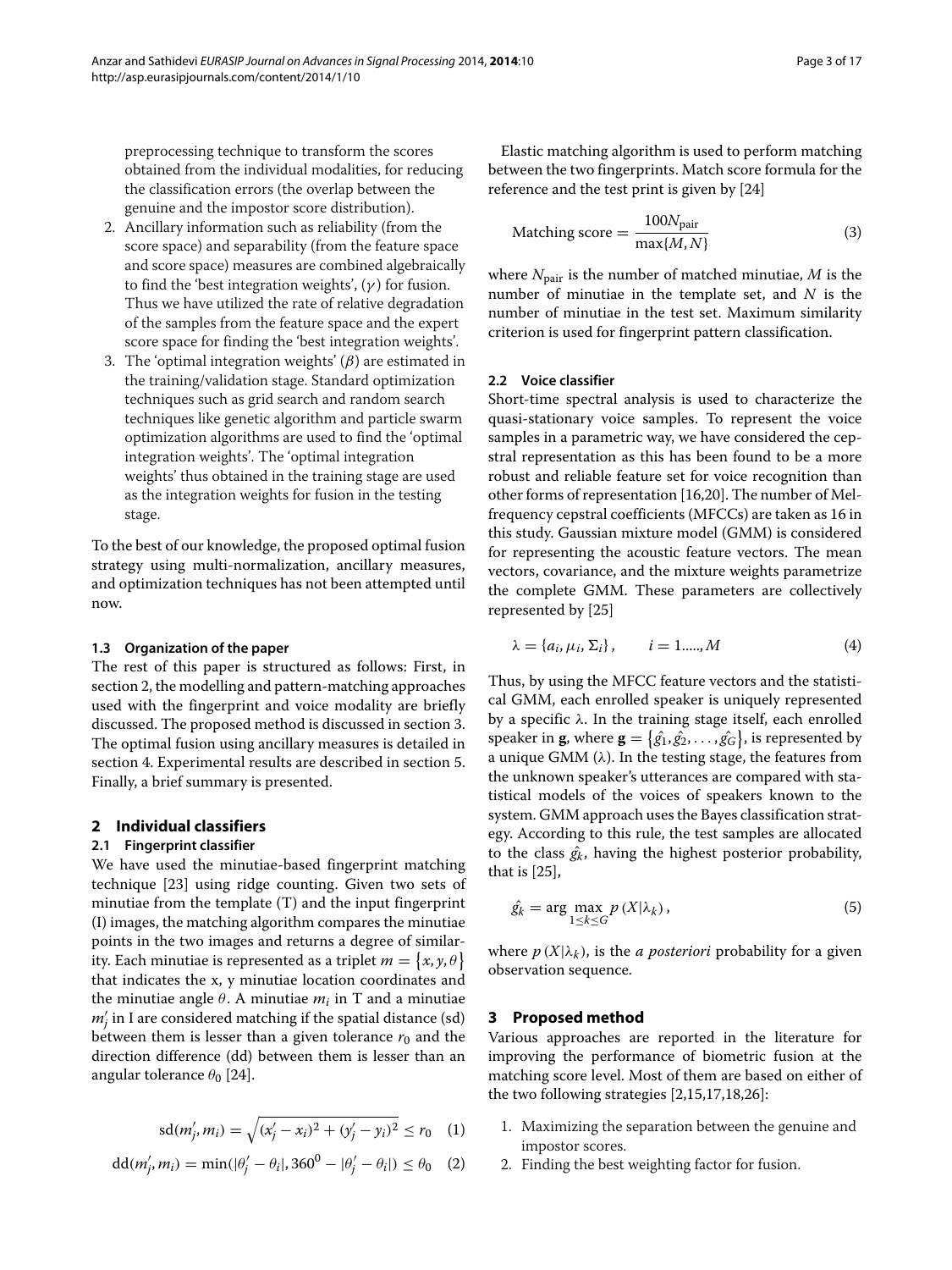In the proposed method, we have combined both the above-mentioned strategies on a unified framework. As mentioned earlier, classification errors are often inevitable in biometric systems [\[11\]](#page-15-5). Two types of such errors are the FAR and the FRR. The decision threshold determines the FAR and FRR of the system. The FAR is the fraction of impostors exceeding the threshold and FRR is the fraction of genuine falling below the threshold. Figure [1](#page-3-0) shows the genuine and impostor distributions for a typical biometric matcher. Note that, given two distributions, the FAR and the FRR cannot be reduced simultaneously by adjusting the decision threshold (t). However, the classification errors can be minimized if we minimize the overlap between the genuine and the impostor score distributions. Hence, in this paper, an efficient matching score preprocessing technique using multi-normalization is proposed to improve the separation between the locations of the genuine and impostor score distributions. Here, we also present a technique for incorporating the quality measures into the matching score fusion scheme. In this approach, we have combined the ancillary information such as reliability (dispersion) and separability (inter-/intra-class distance ratio and d-prime statistic) measures in addition to the matching score vectors to find the 'optimal integration weight' for fusion, under varying noise conditions. The performance of the proposed method is compared with the baseline techniques on score level fusion. Experimental studies reveal that the proposed weighting scheme gives improved recognition accuracy even under low SNR conditions and reduces the FAR and FRR considerably compared to the baseline systems.

# **3.1 Multi-normalization**

Score normalization is essentially a transformation technique that effectively normalizes any unwanted peculiarities involved in the raw similarity computations

<span id="page-3-0"></span>

[\[13\]](#page-15-4). As the matching score values from the unimodal matchers follow nonhomogeneous statistical distributions, we propose different score normalization techniques for the complementary modalities employed (multi-normalization) [\[14\]](#page-15-6). Various score normalization techniques have been employed in the literature. For a good normalization scheme, the estimates of the location and scale parameters of the matching score distribution must be robust and efficient. Not all the normalization techniques are equally suited for the different match score distributions. Here, we use min-max and tanh normalization techniques for the voice and fingerprint similarity scores to enhance the efficiency and robustness of the system, under varying noise conditions. Min-max (MM) [\[27\]](#page-15-21) transforms all the raw scores to [0, 1] range while retaining the original score distribution except for a scaling factor. Given a set of matching scores,  $s = \{s_i\}$ ,  $i = 1, 2, \ldots, n$ , the normalized score  $s_i'$  is obtained by [\[13\]](#page-15-4),

$$
s_i' = \frac{s_i - \min(s)}{\max(s) - \min(s)},
$$
\n(6)

where  $max(s)$  and  $min(s)$  are the maximum and the minimum values of the score range estimated. Tanh (TH) normalization is one of the robust and efficient normalization methods. The transformed scores can be obtained using

<span id="page-3-1"></span>
$$
s_i' = \frac{1}{2} \left[ \tanh \left( 0.01 \frac{(s_i - \mu(s))}{\sigma(s)} \right) + 1 \right],\tag{7}
$$

where  $\mu(s)$  and  $\sigma(s)$  denote the mean and standard deviation of the genuine scores, respectively. There are several versions in the literature regarding Equation [7.](#page-3-1) We have adopted the version in [\[13\]](#page-15-4). Instead of using Hampel estimators, the mean and the standard deviation are estimated from the matching scores itself. This is because for a training set not containing artificially introduced outliers, the use of Hampel estimators gives a nearly identical multimodal system performance as when using the real values of  $\mu(s)$  and  $\sigma(s)$  [\[28\]](#page-15-22). The constant 0.01 in the expression for tanh normalization determines the spread of normalized genuine scores.

#### **3.2 Estimation of ancillary measures**

In a biometric system, the smaller the overlap between the genuine and the impostor scores, the better is the recognition rate. Thus, the class separability and the score reliability (dispersion) or separability measures give an indication of the quality of the biometric samples and the matcher [\[22\]](#page-15-16). The global recognition rate of the multibiometric system can be improved by incorporating the reliability and separability measures as integration weights in the fusion module. Here, we have considered inter-/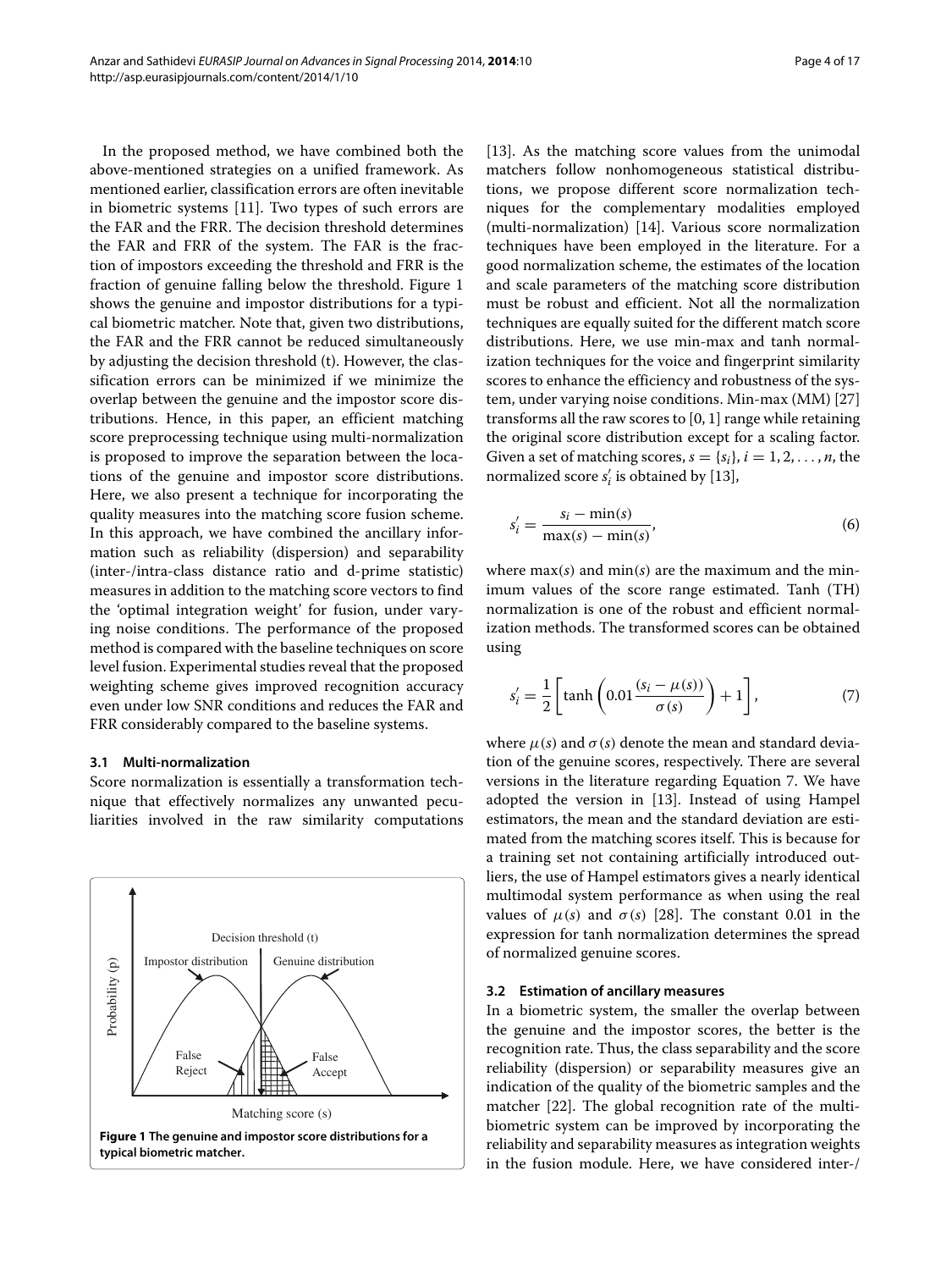intra-class distance measure from the feature space and the reliability as well as the d-prime separability measure from the matching score space.

# **3.3 Estimation of separability measures**

In a biometric system, the smaller the overlap between the genuine and the impostor scores, the better is the recognition rate. Thus, the class separability and the score separability measures give an indication of the quality of the biometric samples and the matcher. The global recognition rate of the multibiometric system can be improved by incorporating these separability measures as integration weights in the fusion module. Here, we have considered inter-/intra-class distance measure from the feature space and the d-prime separability measure from the matching score space.

# *3.3.1 Estimation of inter-/intra-class distance*

Inter-/intra-class separability measures are derived from the feature space of the two modalities. This distance measure is based on the Euclidean distance between pairs of feature vectors in the training set. Here, the basic assumption is that the class-dependent distributions are in such a way that the expectation vectors of different classes are discriminating [\[29\]](#page-15-23). Let  $S_T$  be a labelled training set with  $S_N$  feature vectors. The classes  $\Omega_k$  are represented by subsets  $S_k \subset S_T$ , each class having  $S_k$  features ( $\sum S_k = S_N$ ). Feature vectors in  $S_T$  without reference to their classes are denoted by *ζn*. Feature vectors in *Sk* (i.e. vectors coming from the class  $\Omega_k$ ) are denoted by  $\zeta_{k,n}$ . The sample mean of class  $\Omega_k$  is given by

$$
\hat{\mu_k} = \frac{1}{S_k} \sum_{n=1}^{S_k} \zeta_{k,n} \tag{8}
$$

The sample mean of the entire training set is given by

$$
\hat{\mu} = \frac{1}{S_N} \sum_{n=1}^{S_N} \zeta_n \tag{9}
$$

In order to quantify the scattering of feature vectors in the space, we consider the scatter matrices [\[29\]](#page-15-23). Scatter matrices are among the most popular measures for quantifying the way feature vectors 'scatter' in the respective space. The scatter matrix gives some information about the dispersion of the feature vectors around their mean. Matrix that describes the scattering of vectors from class  $\Omega_k$  is

$$
SM_k = \frac{1}{S_k} \sum_{n=1}^{S_k} \left( \zeta_{k,n} - \hat{\mu_k} \right) \left( \zeta_{k,n} - \hat{\mu_k} \right)^T \tag{10}
$$

 $SM<sub>k</sub>$  is the estimate of the class-dependent covariance matrix.  $SM_k$  not only provides information about the average distance of the scattering, but also gives information about the eccentricity and orientation of the scattering. The scatter matrix representing the noise, when averaged over all the class, is given by

$$
SM_w = \frac{1}{S_N} \sum_{k=1}^{K} S_k SM_k
$$
\n(11)

$$
SM_w = \frac{1}{S_N} \sum_{k=1}^{K} \sum_{n=1}^{S_k} (\zeta_{k,n} - \hat{\mu_k}) (\zeta_{k,n} - \hat{\mu_k})^T
$$
 (12)

$$
SM_b = \frac{1}{S_N} \sum_{k=1}^{K} S_k \left( \hat{\mu_k} - \hat{\mu} \right) \left( \hat{\mu_k} - \hat{\mu} \right)^T \tag{13}
$$

 $SM_w$  and  $SM_b$  are the within-class scatter matrix and between-class scatter matrix, respectively. SM*<sup>w</sup>* describes the average scattering within the classes while SM*<sup>b</sup>* gives the scattering of the class-dependent sample means around the overall average.

With the above definitions, the average squared distance is proportional to the trace of the matrix  $SM_w + SM_b$ .

$$
\bar{\rho^2} = 2 \times \text{trace}(\text{SM}_w + \text{SM}_b)
$$
 (14)

This expression indeed shows that the average distance has a contribution due to differences in expectation and a contribution due to noise. This average distance is not an adequate performance measure since a large value of  $\rho^2$ does not imply that the classes are well separated. The performance measure well suited to express the separability of classes is the ratio between inter-class and intra-class distance [\[29\]](#page-15-23).

$$
\frac{J_{\text{INTER}}}{J_{\text{INTER}} = \frac{\text{trace(SM}_b)}{\text{trace(SM}_w)}
$$
(15)

The term  $J_{\text{INTER}} = \text{trace}(SM_b)$  gives the inter-class distance and the term  $J_{\text{INTRA}}$  = trace(SM<sub>*w*</sub>)</sub> gives the intra-class distance. *J*<sub>INTER</sub> denotes the fluctuations of the conditional expectations around the overall expectation, i.e. the fluctuations of the signal, while *JINTRA* measures the fluctuations due to noise. Hence *JINTER* can be considered as 'signal-to-noise ratio' [\[29\]](#page-15-23). These Js are measurements of the separability among all classes. The inter-/intra-separability measures are estimated from the feature space of both the fingerprints and voice modalities.

# *3.3.2 Estimation of reliability measures*

Reliability estimates have been demonstrated to be an elegant tool for incorporating quality measures into the process of estimating the probability of correctness of the decisions [\[16](#page-15-9)[,17,](#page-15-10)[20,](#page-15-14)[30\]](#page-15-24). They can be used as auxiliary quality information for the score level fusion. The reliability gives the degree of trust in the recognition results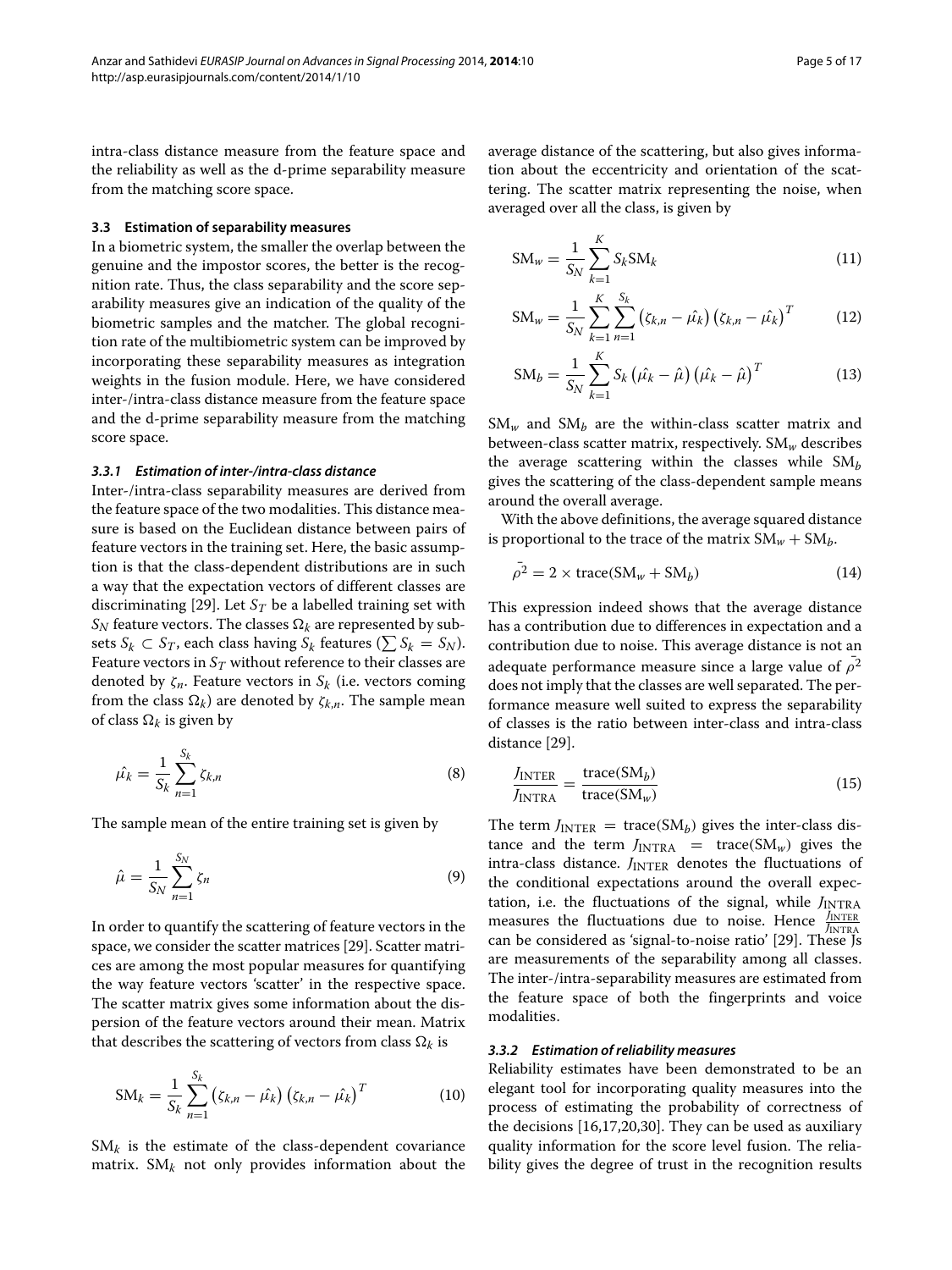drawn from the individual information sources [\[16\]](#page-15-9). In this approach, the integration weight is determined from the relative reliability of the two modalities. The reliability parameters can be measured at either the signal level or at the expert score level. The score-based reliability measures are mainly categorized as score entropy, dispersion, variance, cross classifier coherence, and score difference [\[31\]](#page-15-25).

We have proposed a dynamic reliability measure by considering the dispersion of the scores from the fingerprint and voice matchers. When the voice samples do not contain any noise, there are large differences in the matching score values. As the voice samples become noisy, these differences tend to become small. Given that a very high level of noise in a signal is likely to produce very similar scores across all the models, we would expect the estimate of the error variance to be very small. Considering this observation, the reliability of a modality is defined in several ways as mentioned in [\[16\]](#page-15-9). The modalities' reliability parameters are estimated based upon the variances of the matching scores. The usual measure is to calculate the variance around the best or the least score rather than the mean or median [\[20,](#page-15-14)[30\]](#page-15-24). Here, the reliability of each modality is calculated as follows:

$$
\lambda_m = \frac{1}{N} \sum_{n=1}^{N} (s_n^m - \min(s_n^m))^2,
$$
 (16)

where 'N' is the number of test samples considered from all the classes and 'm' stands for the reliability of either fingerprint  $(F)$  or voice  $(V)$  modality. This quantity measures the dispersion of the score values to the least score rather than the mean. The reliability of each stream should satisfy the following conditions:

$$
0 \leq \lambda_F, \lambda_V \leq 1 \quad \text{and} \quad \lambda_F + \lambda_V = 1 \tag{17}
$$

The reliability measures are estimated from the score space of both the fingerprint and voice modality during the training/validating stage.

# *3.3.3 Estimation of d-prime separability measures*

The d-prime gives a measure of how well the non-match score probability density and the match score probability density are separated. We calculate the d-prime separability measure from the matching score matrix of both the modalities. The d-prime statistic provides the separation between the means of the genuine and the impostor score distributions, in units of the standard deviation of the score distributions [\[32\]](#page-15-26).

$$
d' = \frac{\mu_m - \mu_n}{\sqrt{(\sigma_m^2 + \sigma_n^2)}},\tag{18}
$$

where  $\mu_m$  = mean of genuine scores,  $\sigma_m^2$  = variance of genuine scores,  $\mu_n$  = mean of impostor scores, and  $\sigma_n^2$  = variance of impostor scores. A higher d-prime indicates that the genuine scores can be more readily detected. This sensitivity index measured from the score space captures both the separation and the spread of the genuine and impostor score distributions.

# <span id="page-5-0"></span>**4 Optimal fusion with ancillary measures**

We have combined the reliability and the separability measures using the mean (average) rule. Let  $\rho_F$  and  $\rho_V$ denote the inter-/intra-class distance measures obtained from the fingerprint and voice modality, respectively. The reliability measures obtained from the two modalities are *λ<sub>F</sub>* and  $λ_V$ *. d<sub>F</sub>* and *d<sub>V</sub>* denote the d-prime separability measures obtained from preprocessed scores of fingerprints and voice modality, respectively. The ancillary information estimated in the training stage are shown in Table [1,](#page-6-0) and it is evident from the table that the reliability and the separability measures decrease with the increase in noise. The following parameters are defined to obtain the fused scores, and Table [1](#page-6-0) presents their numerical values.

$$
\rho = \frac{\rho_V}{\rho_F + \rho_V} \quad \left(\frac{\text{inter-class}}{\text{intra-class}} \quad \text{distance ratio}\right) \quad (19)
$$

$$
d' = \frac{d'_V}{d'_F + d'_V} \quad \text{(d-prime ratio)} \tag{20}
$$

$$
\lambda = \frac{\lambda_V}{\lambda_F + \lambda_V}
$$
 (reliability ratio) (21)

<span id="page-5-1"></span>
$$
\gamma = \frac{1}{3} \left( \frac{\rho_V}{\rho_F + \rho_V} + \frac{d_V'}{d_F' + d_V'} + \frac{\lambda_V}{\lambda_F + \lambda_V} \right) \tag{22}
$$

The multi-normalized match scores from the two modalities are combined by the weighted sum rule to produce the final decision scores. Given the speaker scores  $S<sup>(vc)</sup>$  and the finger scores  $S<sup>(fc)</sup>$ , the fused scores can be obtained by linearly combining the two scores.

$$
S^{(\text{fus})} = \gamma S^{(\text{vc})} + (1 - \gamma) S^{(\text{fc})}
$$
 (23)

The weighting factor  $\gamma(0 \leq \gamma \leq 1)$  determines the amount of contribution of each modality to the final decision. Even though the integration weight using Equation [22](#page-5-1) can improve noise robustness under certain noise conditions, it is not always the optimal. Hence, a modified integration weight *β* given by Equation [24](#page-5-2) is employed to obtain better performance under low SNR conditions [\[20\]](#page-15-14).

<span id="page-5-2"></span>
$$
\beta = x_{\rm opt} \times \gamma,\tag{24}
$$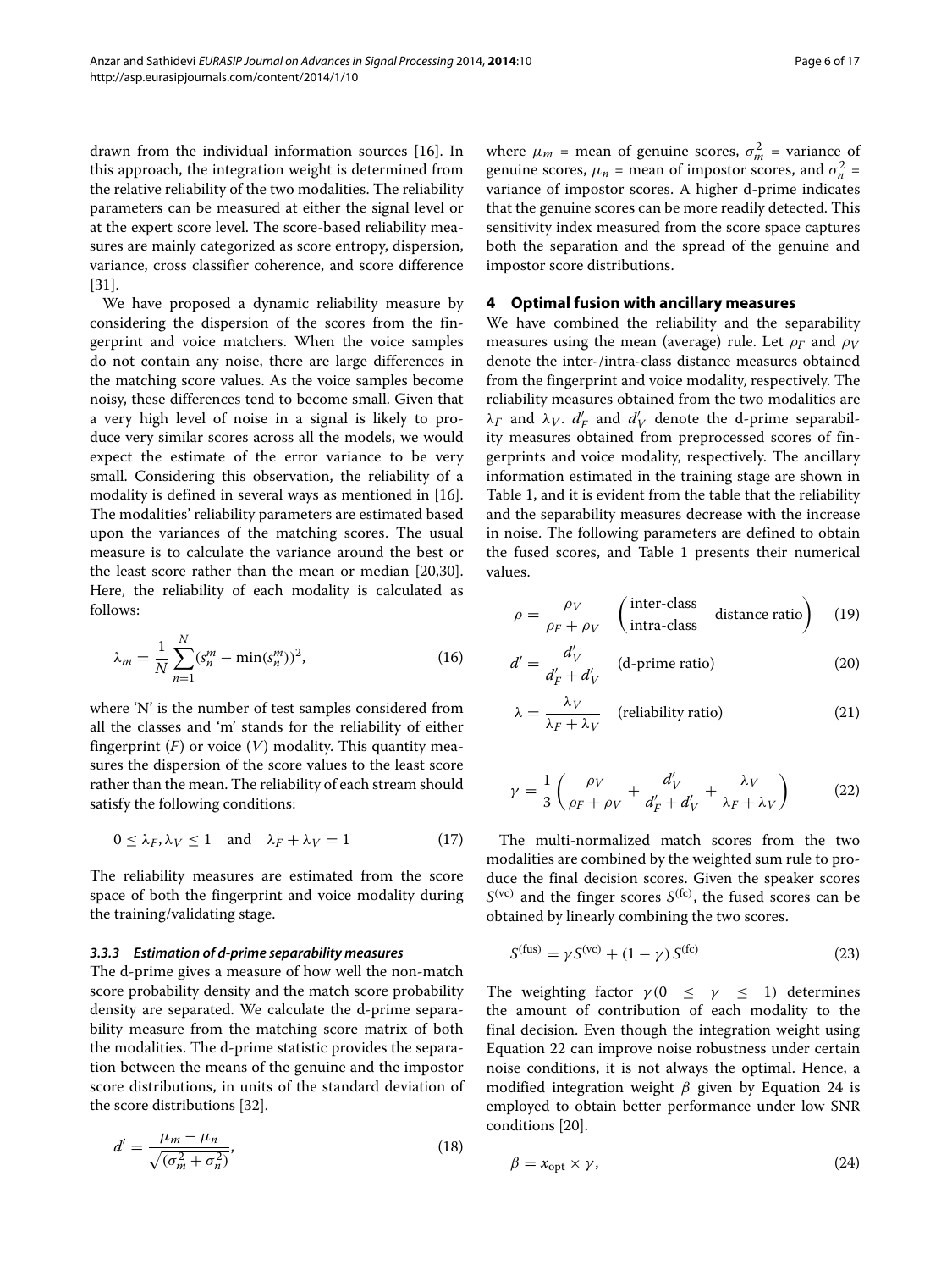| No. | <b>SNR</b><br>(dB) | Integration weight estimation with ancillary measures |           |        |        |              |              |               |            |            |             |
|-----|--------------------|-------------------------------------------------------|-----------|--------|--------|--------------|--------------|---------------|------------|------------|-------------|
|     |                    | ρ                                                     | $\lambda$ | ď      | ν      | $GS x_{opt}$ | $GA x_{opt}$ | $PSO x_{opt}$ | GS $\beta$ | $GA \beta$ | PSO $\beta$ |
|     | 20                 | 0.6358                                                | 0.7421    | 0.7059 | 0.6946 | 1.0000       | 0.9872       | 0.9822        | 0.6946     | 0.6857     | 0.6822      |
|     | 15                 | 0.6479                                                | 0.7086    | 0.6786 | 0.6784 | 1.0000       | 0.9613       | 0.9043        | 0.6784     | 0.6521     | 0.6134      |
|     | 10                 | 0.6128                                                | 0.7035    | 0.6386 | 0.6516 | 0.8200       | 0.8848       | 0.8841        | 0.5343     | 0.5766     | 0.5761      |
| 4   | 5                  | 0.6033                                                | 0.6875    | 0.5899 | 0.6269 | 0.6500       | 0.7596       | 0.8649        | 0.4075     | 0.4762     | 0.5422      |
|     | 0                  | 0.4886                                                | 0.6720    | 0.5159 | 0.5588 | 0.5000       | 0.6670       | 0.8052        | 0.2794     | 0.3727     | 0.4500      |
| 6   | $-5$               | 0.3236                                                | 0.6518    | 0.4136 | 0.4630 | 0.5000       | 0.6632       | 0.7712        | 0.2315     | 0.3071     | 0.3571      |
|     | $-10$              | 0.1855                                                | 0.6365    | 0.2210 | 0.3477 | 0.5000       | 0.4487       | 0.7163        | 0.1738     | 0.1560     | 0.2490      |

<span id="page-6-0"></span>**Table 1 Estimation of ancillary measures and the optimal integration weights**

where  $x_{\text{opt}}$  is the scaling factor which needs to be optimized. In order to emphasize or de-emphasize the scores obtained from the unimodal systems, the integration weight factor must be adaptive and optimal. That is, the weights must be most appropriate and self adaptive to the fluctuating inputs. So, we propose optimization techniques for estimating the optimal integration weights for fusion. The optimal integration weights are obtained in the training/validation stage using 'leave-one-out' cross validation. The proposed method systematically chooses the best scaling factor  $x_{opt}$  from a defined domain (0  $\leq$  $x_{opt} \leq 1$ ) so as to maximize the objective function (recognition accuracy) [\[20](#page-15-14)[,30\]](#page-15-24). The objective function is given by

Reognition Accuracy = 
$$
-\frac{\sum \text{diag}(C_{\text{Mat}})}{\sum \sum (C_{\text{Mat}})} \times 100 \quad (25)
$$

where C<sub>Mat</sub> is the confusion matrix. We have employed a direct search optimization method (grid search) and random search optimization methods (genetic algorithm and particle swarm optimization) for finding the optimal integration weight *β*. The following subsections give a brief overview of the methods employed.

#### **4.1 Grid search**

The directed one-dimensional grid search (GS) method determines the minimum of a real valued function based on the initial estimate of the location of the minimum point from the lower (L) and upper (U) bounds of the decision variable  $x_{\text{opt}}$ . This method involves setting up of grids in the decision space and evaluating the values of the objective function at each grid point. The point which corresponds to the best value of the objective function is considered to be the optimum solution. The one-dimensional grid search method can be formulated as the mapping  $f: R^1 \longrightarrow R^1$  such that  $L \leq x_{\text{opt}_1} \leq, \dots, \leq x_{\text{opt}_n} \leq U$ , where  $x_{\text{opt}_1}, \dots, x_{\text{opt}_n}$  are the '*n*' test points [\[33\]](#page-15-27). The number of test points '*n*', in each iteration step, determines the rate of convergence of the algorithm.

#### **4.2 Genetic algorithm**

Genetic algorithm (GA) is a directed random search technique that is modelled on the natural evolution/selection process towards the survival of the fittest. It efficiently utilizes historical information to obtain new search points with expected enhanced performance. In every generation, a new set of artificial individuals is created using the information from the best of the old generation. Genetic algorithm combines the survival of the fittest from the old population with a randomized information exchange that helps to form new individuals with higher fitness. The algorithm consists of initialization, evaluation, reproduction (selection), cross over and mutation. GA is expected to find the global minimum solution even in the case where the objective function has several extrema, including local extrema and saddle points. The final solution gives the integration weight *scale factor* for the score level fusion [\[34\]](#page-15-28).

#### **4.3 Particle swam optimization**

The particle swam optimization (PSO) algorithm is a stochastic optimization strategy, inspired by the social behaviour of the flock of swarms. Here, the underlying concept is that, for every time instant, the velocity of each particle (potential solution), changes between its *pbest* and *lbest* locations [\[35\]](#page-15-29). The particle associated with the best solution (fitness value) seems to be the leader and each particle keeps track of its coordinates in the solution space. This fitness value is stored which is referred to as *pbest*. Another 'best' value that is tracked by the particle swarm optimizer is the best value, obtained so far by any particle in the neighbours of the particle. This location is called *lbest*. When a particle takes all the population as its topological neighbours, the best value is a global best and is called *gbest*. The algorithm is as follows:

- 1. Randomly generate initial candidate solutions.
- 2. Assign the position and velocity of the associated particles randomly.
- 3. Evaluate the fitness (objective function) of each particles.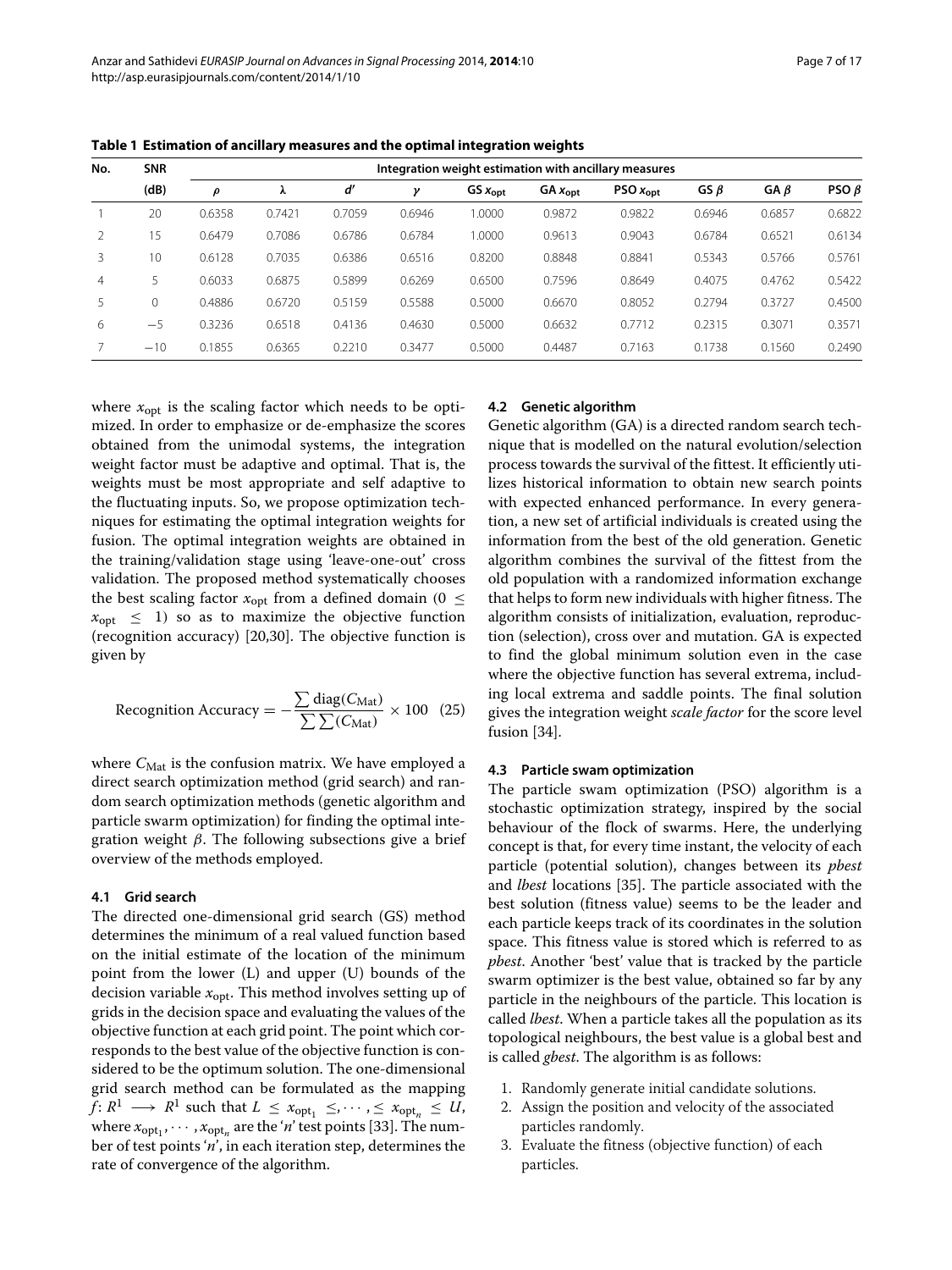- 4. Compare each particle objective function value with this particle's personal best value. If better, update pbest and record current position as the particle's personal best position.
- 5. Find the lowest objective function value of the whole particles. If the value is better than gbest, replace gbest with this objective function value, and record the global best position.
- 6. Change velocities and positions [\[35\]](#page-15-29). The velocity and position updates are given by

 $\nu$ [new] =  $w * \nu$ [old] +

*c*1 ∗ rand1 ∗ *(*pbest[old]−present[old]*)* +

$$
c2 * rand2 * (gbest[old] - present[old]) \qquad (26)
$$

$$
present(new] = present[old] + v(new] \qquad (27)
$$

<sup>w</sup> is the inertia weight, *v*[] is the particle velocity, present[] is the current particle (solution). rand1 and rand2 are the random numbers between [0,1]. *c*1, *c*2 are learning factors. Usually  $c1 = c2 = 2$ .

7. Repeat 3 to 7 until stop criteria are satisfied.

# <span id="page-7-0"></span>**5 Results and discussions**

Finger images from the FVC2002 fingerprint database [\[24\]](#page-15-18) and voice samples from ELSDSR database [\[36\]](#page-15-30) have been employed for the experimentation. ELSDSR database contains nine text-independent speech samples of twenty three persons. So, finger images of twenty three different persons with nine impressions per finger is considered. Out of the nine impressions per finger and speech samples for each individual, seven samples are used for training the individual classifiers and two samples are used for testing. This choice is considered for improving the recognition accuracy even under the adverse conditions. Since the number of available biometric samples is limited, 'leave-one-out' cross validation is employed to fine tune the training/ validation phase and estimate the best optimal weights under various noise conditions. As the fingerprint biometric is more robust, the performance of the fingerprint classifier under varying noise conditions is not considered. We define noise as 'any unwanted change in the signal'. The influence of noise on the clean voice samples are modelled by adding AWGN to the voice samples.

The performance of the system with varying SNR conditions is considered systematically from the feature extraction and model building stage to the testing stage. MFCC feature vectors of the order 12, 16 and 20 and the GMM with 12 and 16 mixtures are considered for the simulation studies, as they are widely used. Different model combinations are considered to select the best model that gives better recognition accuracy. The voice model with 16 MFCC feature vectors with 12 Gaussian mixtures give improved recognition accuracy under normal operating conditions (−10- to 20-dB SNR). So, this model combination is considered for the experimental study. The outputs of the two classifiers are consolidated into a single vector of scores using the weighted sum rule of fusion. We have compared the performance of the proposed method with the baseline techniques such as bimodal systems with equal weighting, optimal integration weight estimation scheme without ancillary measures [\[21\]](#page-15-15) and integration weight estimation using reliability measures [\[20](#page-15-14)[,22\]](#page-15-16).

# **5.1 Baseline and state-of-the-art techniques**

# *5.1.1 Equal prior weights*

This method equally weighs the classifiers, without making any prior assumptions about the quality of each data source. We have weighted the contribution of both the fingerprint and voice data equally for the identification problem. A constant value of  $\gamma = 0.5$  is assigned as an integration weight at all SNR conditions. The score transformation is achieved by the following equation:

$$
S^{(\text{fus})} = \frac{1}{2} \left[ S^{(\text{vc})} + S^{(\text{fc})} \right],\tag{28}
$$

where  $S^{(fc)}$  = finger scores;  $S^{(vc)}$  = voice scores. The testing accuracy of this technique is presented in Table [2.](#page-7-1) This technique will not favour one modality over another. At

**Table 2 Testing accuracy with baseline methods**

<span id="page-7-1"></span>

| No. | <b>SNR</b> | <b>Accuracy of classifiers</b> |         | Equal     | <b>IWWAM</b> |          | Reliability-based method |          |            | Separability method  |
|-----|------------|--------------------------------|---------|-----------|--------------|----------|--------------------------|----------|------------|----------------------|
|     | (dB)       | <b>Fingerprint</b>             | Voice   | weighting | GS           | GΑ       | GS                       | GΑ       | <b>PSO</b> | cohort normalization |
|     | 20         | 95.6522                        | 98.6956 | 97.8261   | 100.0000     | 100.0000 | 100.0000                 | 100.0000 | 100,0000   | 100.000              |
|     | 15         | 95.6522                        | 91.4493 | 97.6812   | 97.8261      | 97.8261  | 100.0000                 | 100.0000 | 100,0000   | 100.000              |
| 3   | 10         | 95.6522                        | 69.4203 | 95.6522   | 97.2464      | 97.1015  | 97.8261                  | 97.8261  | 98.0507    | 100.000              |
| 4   |            | 97.8261                        | 33.1884 | 95.6522   | 95.6522      | 95.6522  | 96.8116                  | 96.8116  | 96.5290    | 100.000              |
| 5   | $\Omega$   | 95.6522                        | 23.1884 | 85.6522   | 95.6522      | 95.6522  | 93.4783                  | 93.4783  | 93.2826    | 100.000              |
| 6   | $-5$       | 95.6522                        | 9.1304  | 68.6956   | 95.6522      | 95.6522  | 93.4783                  | 93.4783  | 92.2464    | 100.000              |
|     | $-10$      | 95.6522                        | 5.6521  | 57.3913   | 95.6522      | 95.6522  | 93.4783                  | 93.4783  | 92.0942    | 100.000              |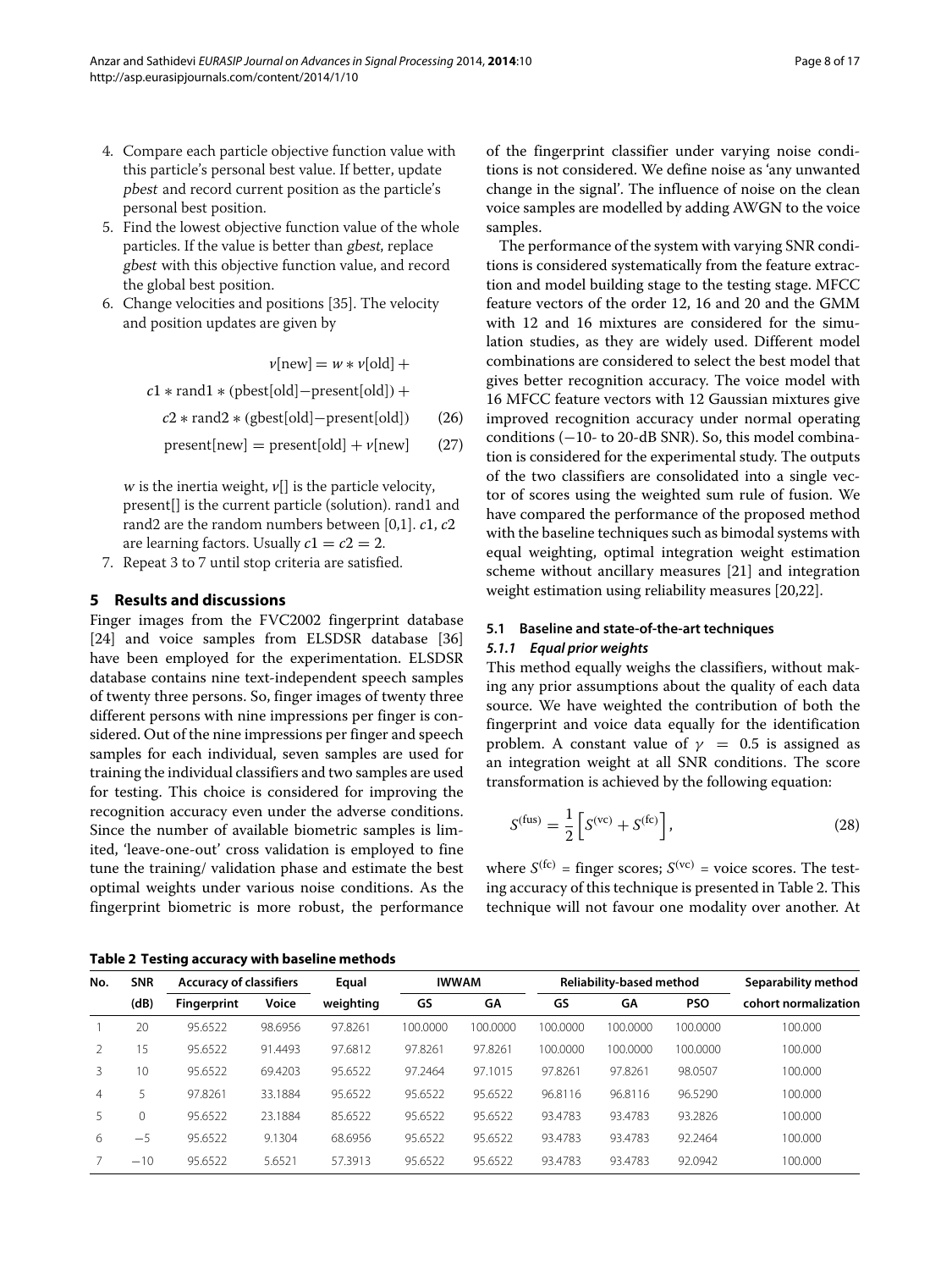low SNR, the fusion system starts to exhibit catastrophic fusion. From the score density plot (Figure [2\)](#page-8-0), it is evident that with the increase in noise, the overlap between the genuine and the impostor distribution curves increases. The detection error tradeoff (DET) curves in Figure [3](#page-9-0) show the FAR and FRR performances.

# <span id="page-8-1"></span>*5.1.2 Fusion with optimal integration weight without ancillary information*

The performance of the proposed method is compared with the optimal integration weight estimation techniques reported in [\[21\]](#page-15-15). In [\[21\]](#page-15-15), a blind optimization of the parameter *β*,  $(0 < β < 1)$  was performed to maximize the recognition accuracy of the multimodal system. The recognition accuracy (testing) of this method is shown in Table [2.](#page-7-1) The abbreviation IWWAM in the Table [2](#page-7-1) denotes 'integration weight without ancillary measures'. This method does show better performance than the sum rule of fusion method with equal weighing. Moreover, it shows improved accuracy than any of the unimodal systems under the normal operating conditions and maintains the accuracy of the better unimodal ones under all the adverse conditions. Further insight could be obtained from the DET plots in Figure [4.](#page-9-1) The disadvantage of the method is that at the extreme noise conditions, the fusion module contributes zero weighing to the voice modality and there is no substantial reduction in the FAR and FRR. The score density plots of the said method has been presented in [\[21\]](#page-15-15). It is evident from the plots that with the increase in noise, the overlap between the genuine and the impostor score distributions also increases, and under low SNRs, it shows the worst case performance.

# *5.1.3 Optimal fusion with reliability measures*

We have also compared the proposed method with the reliability-based optimal integration weights estimation scheme presented in [\[20\]](#page-15-14). A direct implementation of the techniques reported in [\[20\]](#page-15-14) was presented in [\[22\]](#page-15-16) for fusing fingerprint and voice biometric. Even though the method shows better performance in terms of recognition accuracy and the FAR than the sum rule of fusion method with equal weighting, and the method discussed in subsection [5.1.2,](#page-8-1) it shows attenuation fusion under extreme noise conditions [\[22\]](#page-15-16). This is evident from the testing accuracy depicted in the Table [2.](#page-7-1) The DET plots from Figure [5](#page-10-0) reveals that the FAR shows a more pronounced reduction when we use the quality measures for finding the optimal integration weight. A noted disadvantage with this method is that, considerable reduction in the FRR is not attained with this method. Figure [6](#page-10-1) shows the score density performance with the said method.

# <span id="page-8-2"></span>*5.1.4 Fusion with separability measures*

For improving the recognition performance of the multibiometric system, we have presented a multinormalization-based integration weight estimation scheme using separability measures in [\[22](#page-15-16)[,37\]](#page-15-31). This is a non-optimization technique. For improving the performance of the system, fingerprint and speech similarity scores are pre-processed with cohort and tanh normalization methods, respectively. Table [2](#page-7-1) and Figure [7](#page-11-0) show the result. This method gives improved performance in recognition accuracy [\[22,](#page-15-16)[37\]](#page-15-31) and reduces the FAR and FRR (Figure [7\)](#page-11-0) compared to the baseline

<span id="page-8-0"></span>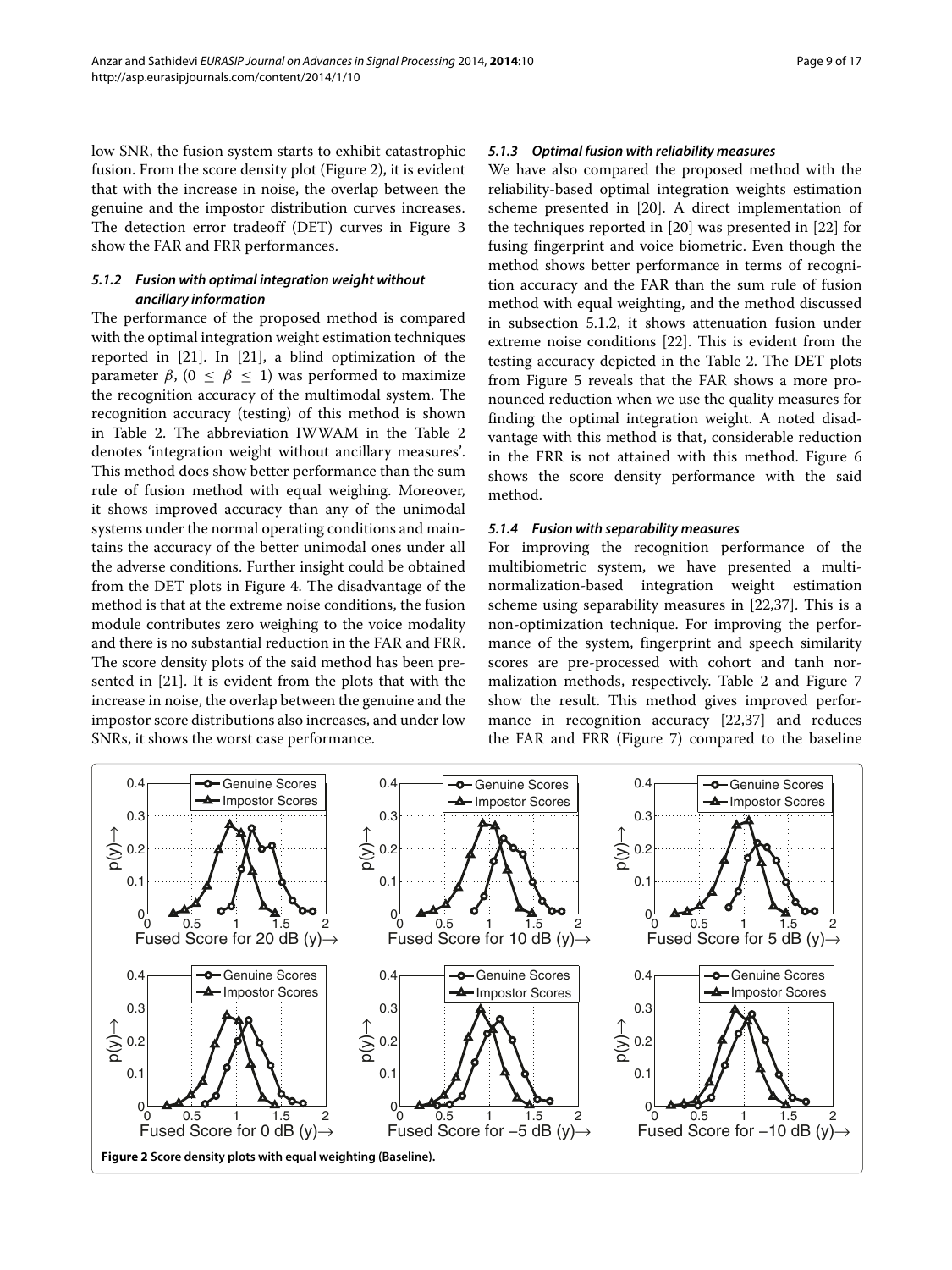Anzar and Sathidevi *EURASIP Journal on Advances in Signal Processing* 2014, **2014**:10 Page 10 of 17 http://asp.eurasipjournals.com/content/2014/1/10



<span id="page-9-1"></span><span id="page-9-0"></span>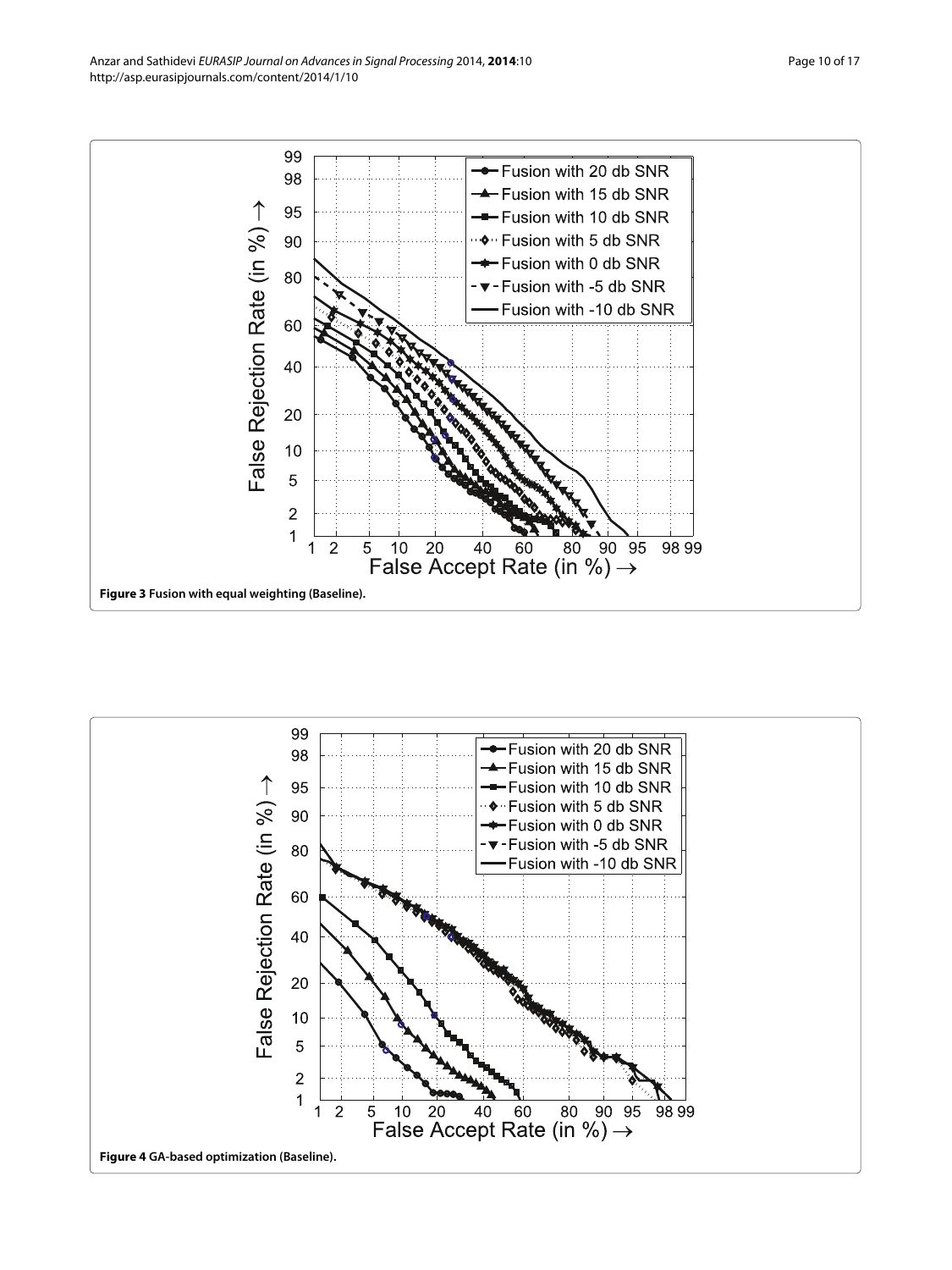

<span id="page-10-0"></span>techniques, optimization technique and the reliabilitybased integration weight estimation techniques. One of the limitations of this method is with the cohort selection for normalization. Additionally, the FAR needs further reduction.

# **5.2 Fusion with the proposed method**

From the training/validation stage, we have obtained the optimal integration weights  $\beta = x_{opt} \times \gamma$  for different noise conditions (−10- to 20-dB SNR). The integration weights are estimated in such a way that it maximizes

<span id="page-10-1"></span>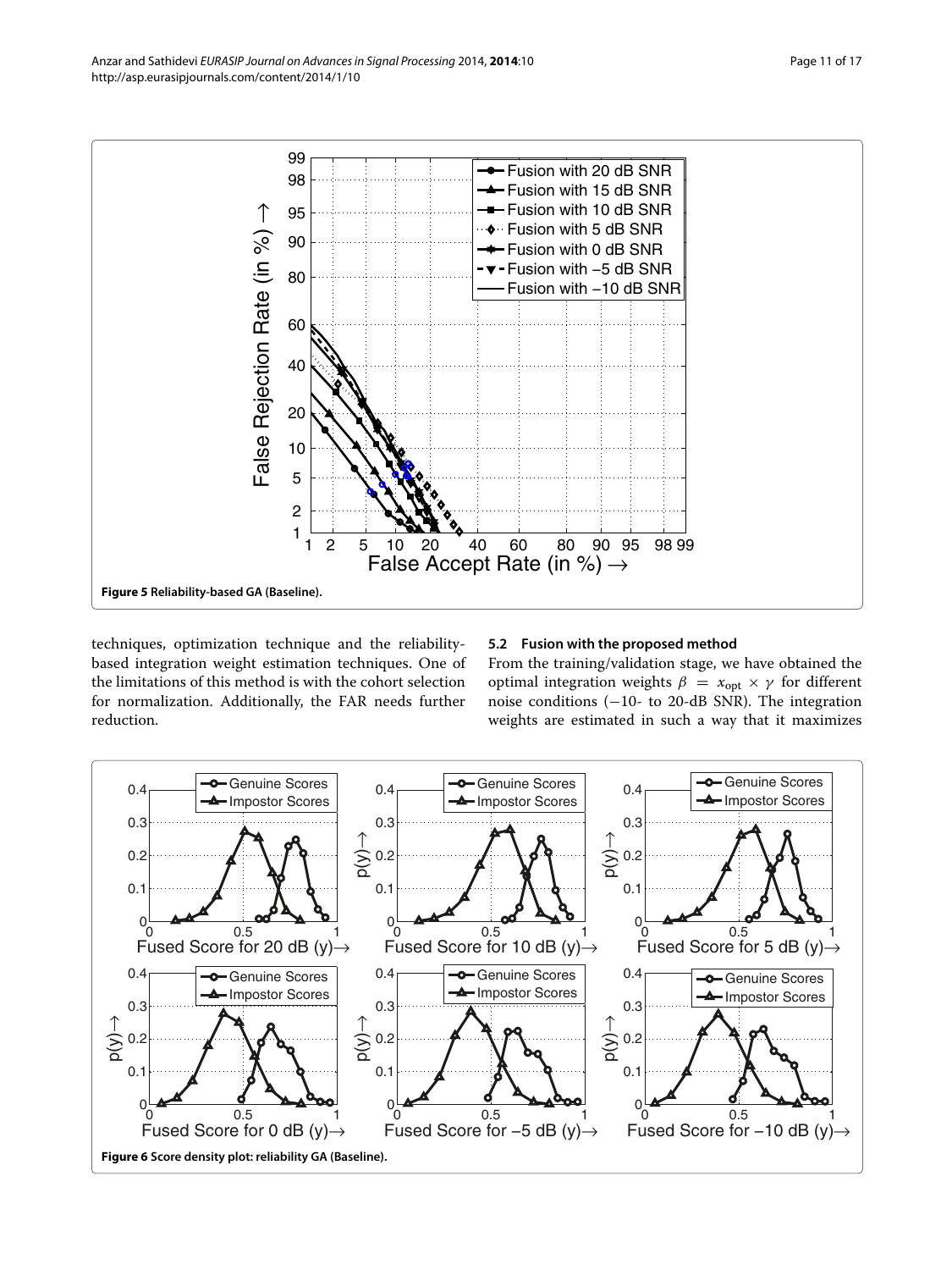

<span id="page-11-0"></span>the recognition accuracy. We have applied the GS, GA and PSO techniques for optimizing the integration weight factor. The relative ancillary ratio estimates of the two modalities and the optimal integration weight *β* estimated under various noise conditions are presented in Table [1.](#page-6-0) The *β* values thus estimated during the training/validation stage are used for testing. We have employed the maximum similarity classifier, and it allocates the test samples to the class that is having the highest matching score values. The overall testing accuracy of the proposed method is depicted in Table [3.](#page-11-1) It is evident from Table [3](#page-11-1) that the recognition accuracy of the proposed method eliminates catastrophic fusion under extreme noise conditions  $(0, -5)$ and −10 dB). The ancillary information provided by the reliability and the separability ratios effectively captures the relative noise degradation of the individual modalities employed. This helps to weight the complementary modalities based on their relative degradation which further improves the overall efficiency of the system. Even though the method discussed in subsection [5.1.4](#page-8-2) shows similar performance in terms of recognition accuracy, the FRR of the said method needs further reduction. This is achieved with the proposed method. The added advantage of the proposed technique is that the classification errors, both the FAR and FRR, are reduced considerably even under low SNR conditions. The DET performance plots (Figures [8,](#page-12-0) [9](#page-12-1) and [10\)](#page-13-0) and the score density plot (Figure [11\)](#page-13-1) highlight this observation.

This performance improvement is mainly due to the combined effects of the multi-normalization-based score preprocessing technique and the optimal weighting strategy using ancillary information. Here, the genuine scores from the fingerprint matcher are transformed with tanh and the voice matching scores are transformed with minmax normalization techniques. The use of tanh normalization technique plays a vital role in reducing the overlap between the score density plots. It is noticed that, this transformation, improves the separation between the genuine and impostor score distribution curves (It clamps the genuine score values as the mean and standard deviation of the genuine scores are used for tanh normalization [\[13\]](#page-15-4). In our experiment, the standard deviation of the genuine

**Table 3 Testing accuracy with proposed methods**

<span id="page-11-1"></span>

| No.           | <b>SNR</b> | <b>Accuracy of classifiers</b> |         | <b>Proposed method</b> |          |            |  |  |
|---------------|------------|--------------------------------|---------|------------------------|----------|------------|--|--|
|               | (dB)       | <b>Fingerprint</b>             | Voice   | GS                     | GΑ       | <b>PSO</b> |  |  |
|               | 20         | 95.6522                        | 98.6956 | 100.0000               | 100.0000 | 100.0000   |  |  |
| $\mathcal{P}$ | 15         | 95.6522                        | 914493  | 100.0000               | 100.0000 | 100.0000   |  |  |
| 3             | 10         | 95.6522                        | 694203  | 100.0000               | 100.0000 | 100.0000   |  |  |
| 4             | 5          | 97.8261                        | 33.1884 | 100.0000               | 100.0000 | 100.0000   |  |  |
| 5             | $\Omega$   | 956522                         | 23.1884 | 100.0000               | 100.0000 | 100,0000   |  |  |
| 6             | $-5$       | 95.6522                        | 9.1304  | 100.0000               | 100.0000 | 100.0000   |  |  |
| 7             | $-10$      | 95.6522                        | 5.6521  | 100.0000               | 100.0000 | 100.0000   |  |  |
|               |            |                                |         |                        |          |            |  |  |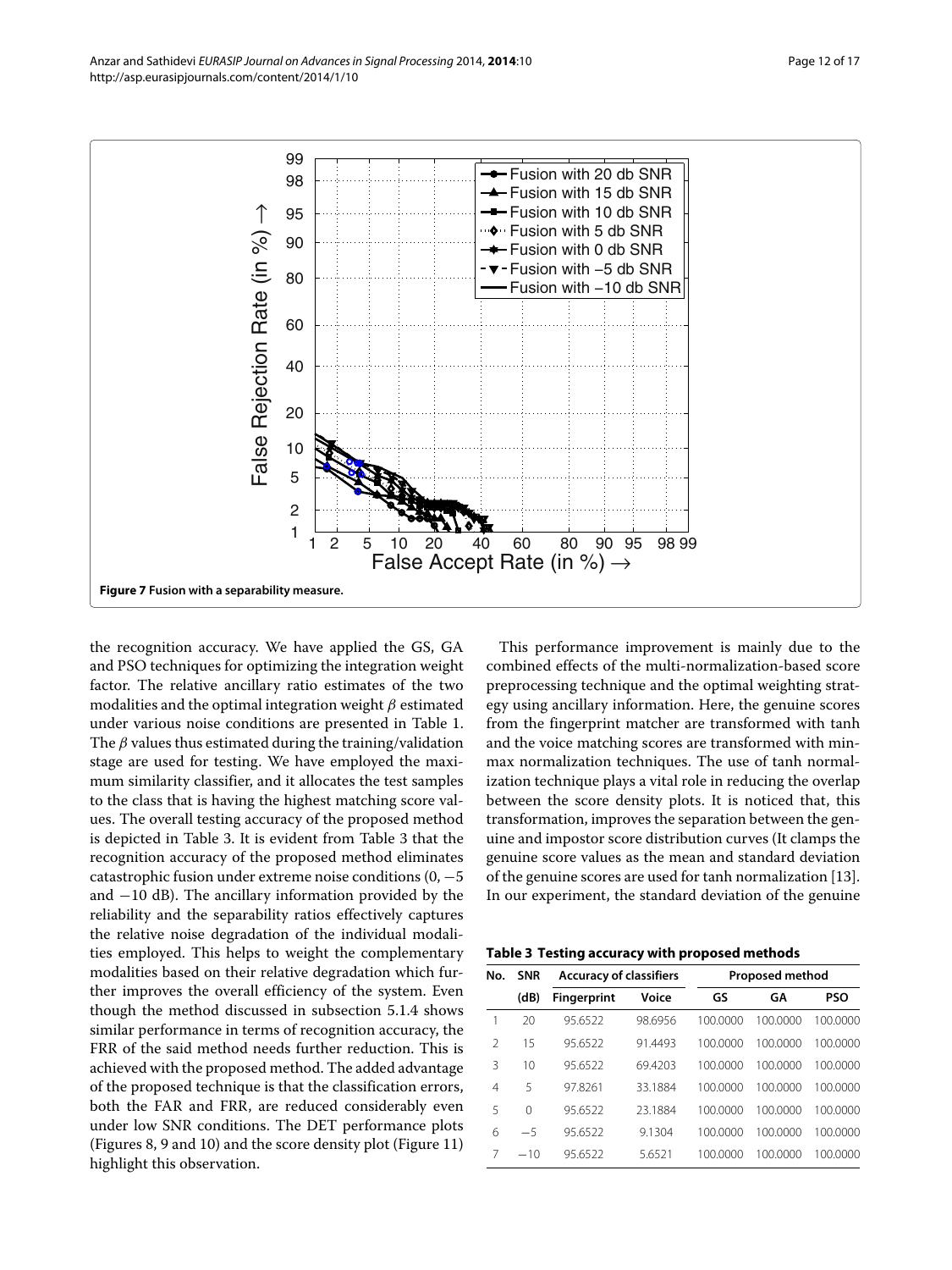



<span id="page-12-1"></span><span id="page-12-0"></span>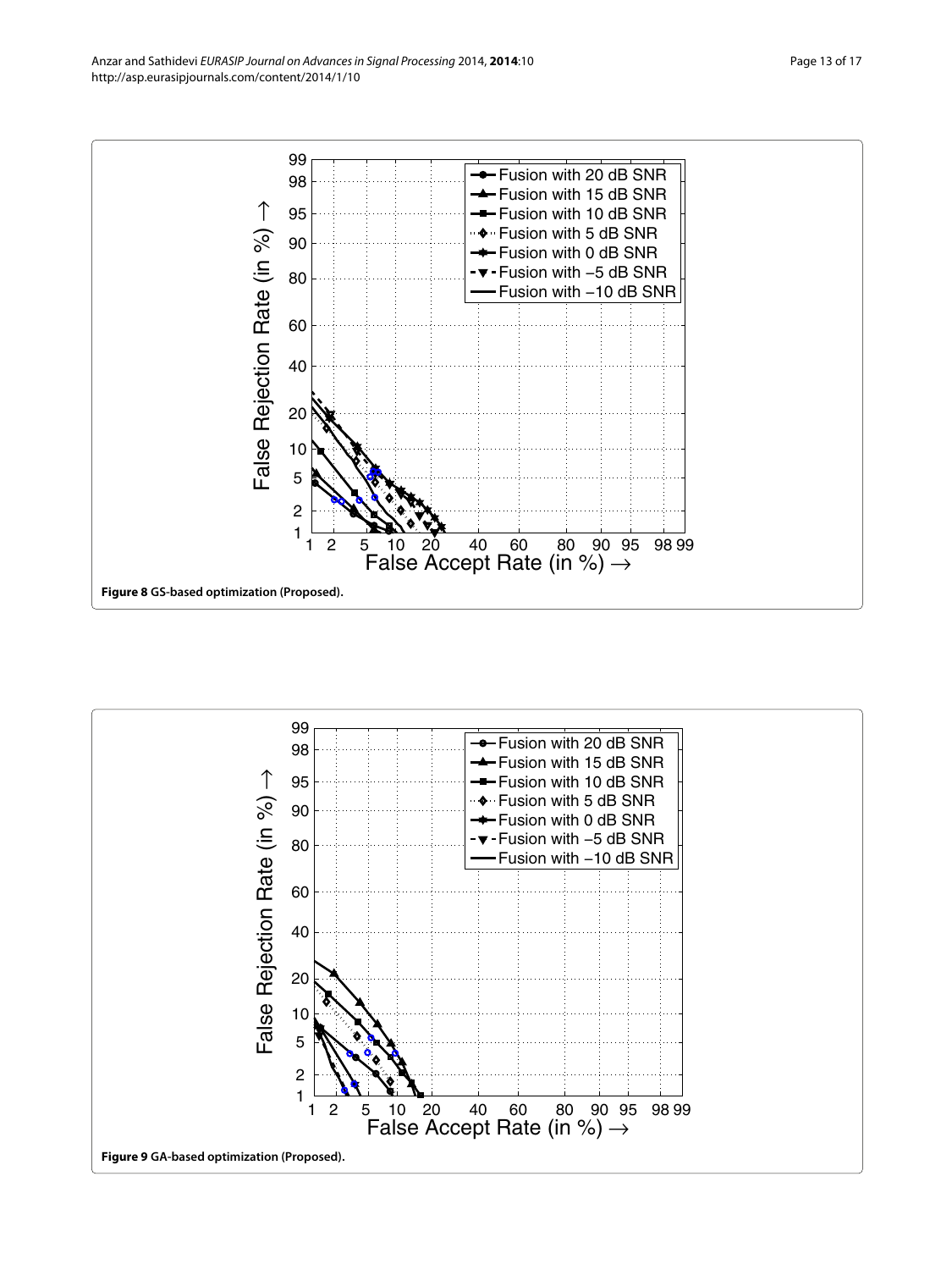

<span id="page-13-0"></span>scores for fingerprint are 0.1646 while for speaker scores, it is 0.0598 (20 dB), 0.0621 (15 dB), 0.0654 (10 dB), 0.0730 (5 dB), 0.0937 (0 dB), 0.1262 (-5 dB), 0.1395 (-10 dB) for various noise conditions. We observe that the genuine fingerprint scores have a standard deviation that is

approximately 10 times the standard deviation of the genuine voice scores. Hence, the constant factor in the tanh normalization was set to 0.1 [\[13,](#page-15-4)[38\]](#page-16-0)). The 100% value in the recognition accuracy does not always indicate the classification errors FAR and FRR to be zero. The operating

<span id="page-13-1"></span>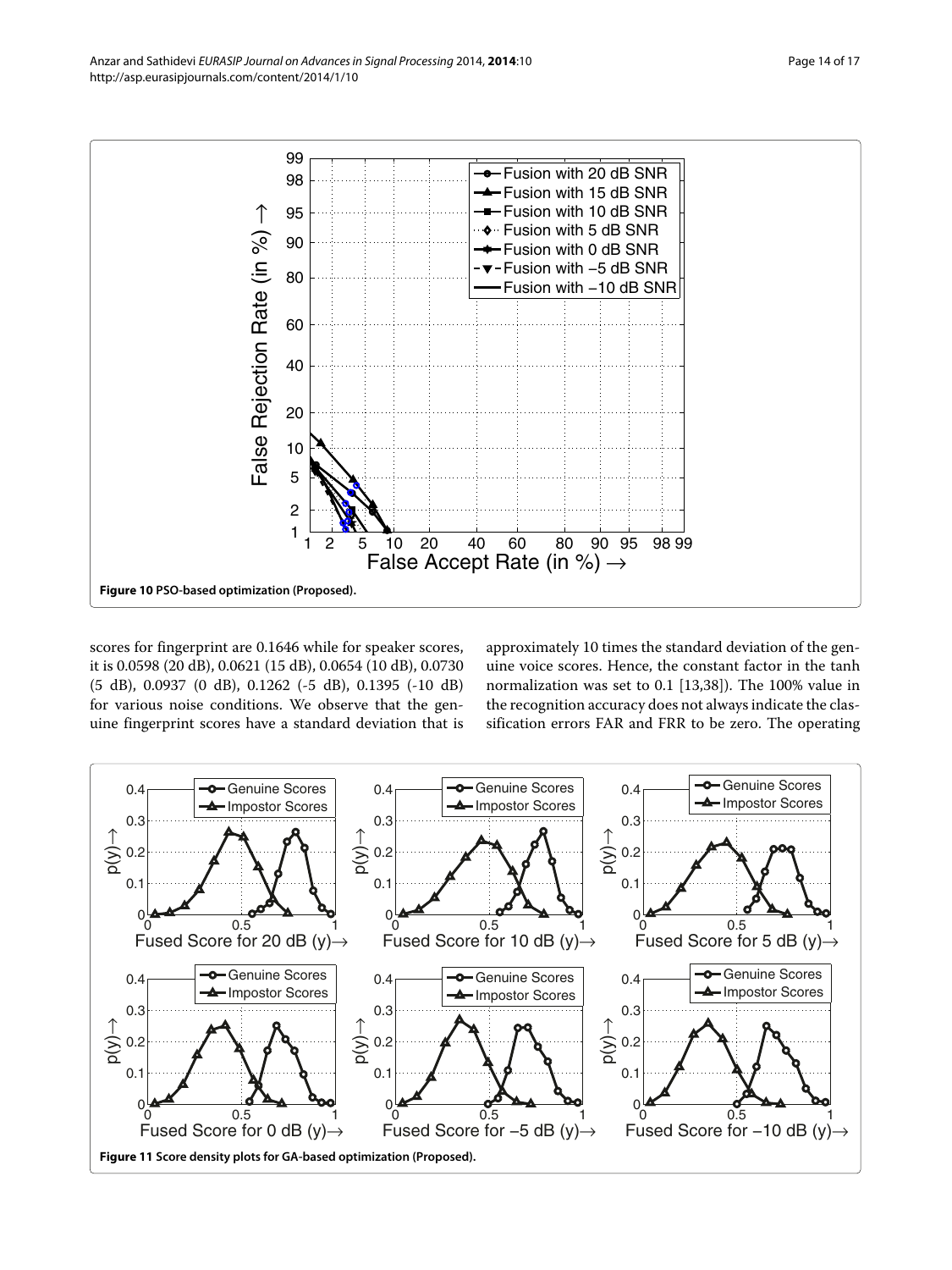point used for calculating the FAR and FRR from the DET would determine its values. This is quite obvious because, if any of the genuine score are comparable to the impostor score values (or its value is less than the decision threshold) even after score normalization, cross over may occur in the score density plots and the FAR and FRR exhibit non-zero values. Therefore, the experimental studies reveal that the overall performance of the multibiometric system is improved, when multi-normalization-based score preprocessing technique and ancillary quality measures are employed on a unified framework for finding the optimal integration weights. This method could successfully overcome the attenuating fusion ('catastrophic fusion') under various noise conditions. The score density plots (Figure [11\)](#page-13-1) indicate the proposed method effectively reduces the overlap between the genuine and the impostor score distributions, which also reduces the classification errors.

# **5.3 Statistical significance test**

To compare the performance of different fusion methods, we have considered the Friedman test [\[39\]](#page-16-1). This test is best suited for multi-class data with any sample distribution. We have considered  $n = 7$  data sets (different noise conditions) and  $k = 5$  fusion methods, to test whether the proposed fusion method performs better than other methods. The null hypothesis is that the mean accuracy of the proposed method is equal to the mean accuracies of the other fusion methods. The hypothesis is rejected when the *P* value is small (usually *<* 0.05). Using k-1 degrees of freedom (4), we obtain the *P* value as  $9.173 \times 10^{-5}$ . The *P* value obtained is much smaller than the level of significance 0.05, so we accept the alternative hypothesis that the mean accuracies of the weighted mean fusion method differ from the other methods. Using the mean ranks and the standard deviation obtained from the Friedman test, a multiple comparison test has been done using one-way ANOVA to show the performance of the different fusion methods. Figure [12](#page-14-0) shows which means (and the comparison intervals around them) are significantly different and which are not. It can be seen that the mean rank obtained by the proposed methods outperform all other methods except the one discussed in subsection [5.1.4](#page-8-2) (separability method with cohort normalization).

# **6 Conclusions**

Integration weight optimization techniques based on multi-normalization and ancillary measures are proposed here for improving the performance of the fingerprint and voice biometrics system. Experimental studies have been carried out under various noise conditions from −10 to 20-dB SNR. The matching score preprocessing technique based on multi-normalization effectively suppresses any unwanted peculiarities involved in the raw similarity computation of the individual matchers. The use of tanh and min-max normalization schemes with fingerprint and voice-matching score vector helps in reducing the overlap between the genuine and the impostor score distributions, which in turn reduces the classification errors. Moreover, by estimating the best integration weight (*γ* ) using ancillary measures derived from the feature space and the score space, we could weigh the two modalities based on their relative degradation. The optimal integration weights (*β*) are estimated in the training/validation stage using optimization techniques such as grid search, genetic algorithm and particle swarm optimization. Hence, by incorporating ancillary measures using the multi-normalization framework, we could achieve better recognition performance even at low SNR conditions. The proposed method outperforms the baseline systems in terms of recognition accuracy, FAR and FRR. The proposed system performs more reliably in controlled environments, such as offices and laboratories, than in uncontrolled environments, such as outdoors. This work can be extended with databases having more number of subjects, and the fusion study can be conducted in the two recognition modes of identification and verification.

<span id="page-14-0"></span>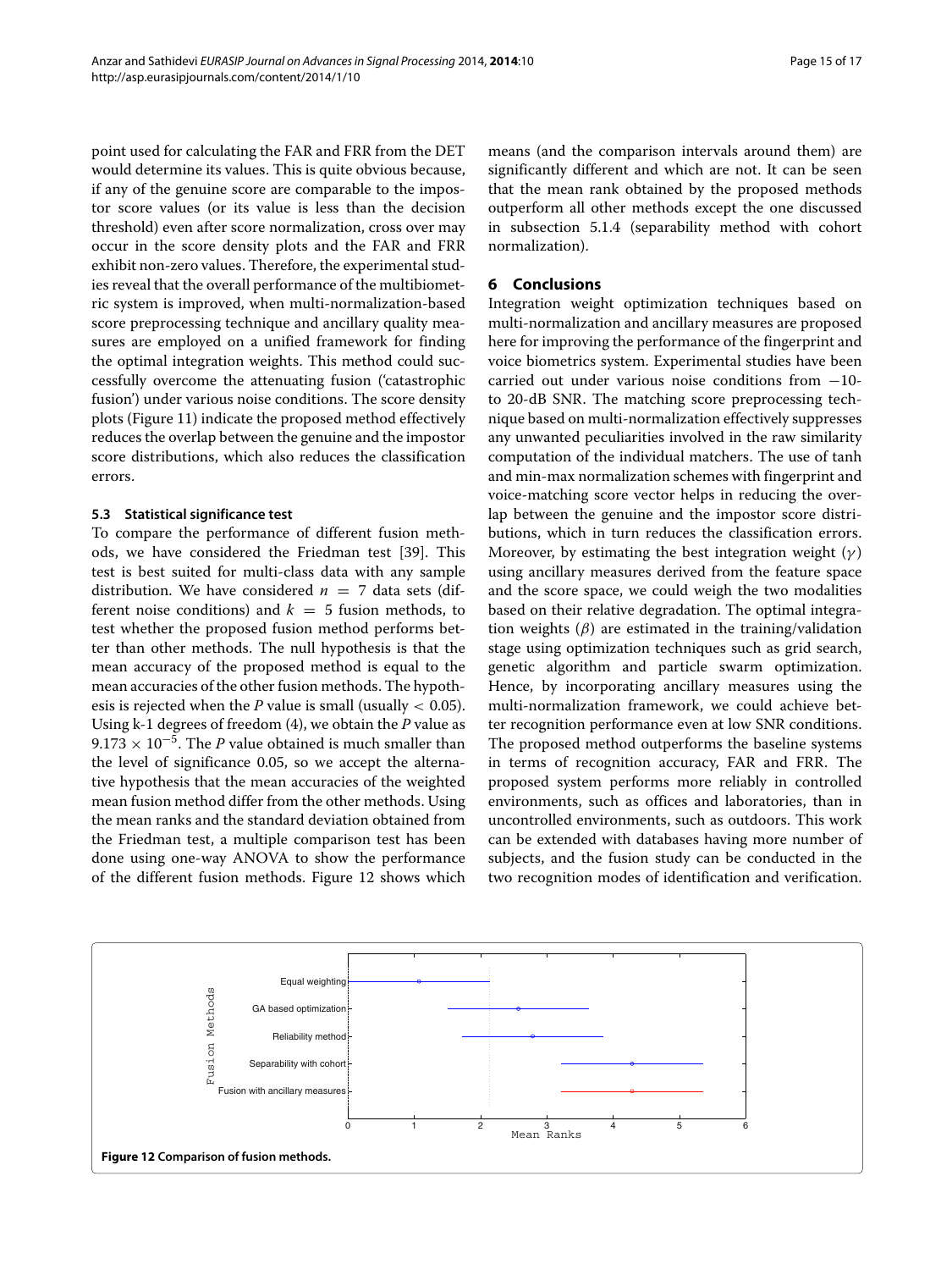Thus, the benefits of this work scan a wide range of areas that are capable of improving the quality of life of people. As this method can reduce the FAR and FRR, it may be highly suitable for applications like sharing networked computer resources, granting access to nuclear facilities, performing remote financial transactions, and forensic applications like criminal investigation, parenthood determination, etc.

#### **Competing interests**

The authors declare that they have no competing interests.

#### **Acknowledgements**

The authors would like to acknowledge Dr. M. N. Bandyopadhyay, the Director of National Institute of Technology Calicut and Dr. V. H. Abdul Salam, the Principal of MES College of Engineering Kuttipuram for rendering all help and support needed for the successful completion of this work. Our appreciation also goes to the editors and reviewers as their comments greatly helped to improve the earlier version of this manuscript.

#### Received: 26 January 2013 Accepted: 2 January 2014 Published: 27 January 2014

#### **References**

- <span id="page-15-0"></span>1. F Alonso-Fernandez, J Fierrez, D Ramos, J Gonzalez-Rodriguez, Quality-based conditional processing in multi-biometrics: application to sensor interoperability. Syst. Cybernet. Part A: Syst. Huma. IEEE Trans. **40**(6), 1168–1179 (2010)
- <span id="page-15-12"></span>2. F Alsaade, A Ariyaeeinia, A Malegaonkar, S Pillay, Qualitative fusion of normalised scores in multimodal biometrics. Pattern Recognit. Lett. **30**(5), 564–569 (2009)
- 3. P Grother, E Tabassi, Performance of biometric quality measures. Pattern Anal. Mach. Intell. IEEE Trans. **29**(4), 531–543 (2007)
- 4. K Kryszczuk, J Richiardi, A Drygajlo, Impact of combining quality measures on biometric sample matching, in IEEE 3rd International Conference on Biometrics: Theory, Applications, and Systems, 2009, BTAS'09 (Washington, DC, 28–30 September, 2009), pp. 1–6
- 5. A Mishra, Multimodal biometrics it is: need for future systems. Int. J. Comput. Appl. IJCA **3**(4), 28–33 (2010)
- <span id="page-15-8"></span>6. K Nandakumar, Y Chen, AK Jain, SC Dass, Quality-based score level fusion in multibiometric systems, in Proceedings of 18th IEEE International Conference on Pattern Recognition (ICPR) 2006, vol. 4 (Hong Kong, 2006), pp. 473–476
- 7. K Nandakumar, A Ross, AK Jain, Incorporating ancillary information in multibiometric systems, in Handbook of Biometrics (Springer US, Heidelberg, 2008), pp. 335–355
- 8. N Poh, J Kittler, A unified framework for multimodal biometric fusion incorporating quality measures. IEEE Trans. Pattern Anal. Mach. Intell. **34**(34), 3–8 (2012)
- <span id="page-15-1"></span>N Poh, J Kittler, T Bourlai, Quality-based score normalization with device qualitative information for multimodal biometric fusion. Syst. Man Cybernet. Part A: Syst. Hum. IEEE Trans. **40**(3), 539–554 (2010)
- <span id="page-15-2"></span>10. A Harbi, ZA Ma'en, Article: A survey of multibiometric systems. Int. J. Comput. Appl. **43**(15), 36–43 (2012)
- <span id="page-15-5"></span>11. AA Ross, K Nandakumar, AK Jain, Handbook of Multibiometrics (International Series on Biometrics) (Springer, Secaucus, NJ, USA, 2006)
- <span id="page-15-3"></span>12. SK Sahoo, T Choubisa, SR Mahadeva Prasanna, Multimodal biometric person authentication. A review. IETE Tech. Rev. **29**(1), 54 (2012)
- <span id="page-15-4"></span>13. AK Jain, K Nandakumar, AA Ross, Score normalization in multimodal biometric systems. Pattern Recognition. **38**(12), 2270–2285 (2005)
- <span id="page-15-6"></span>14. SM Anzar, PS Sathidevi, Multi-normalization: a new method for improving biometric fusion, in Proceedings of the International Conference on Advances in Computing, Communications and Informatics (ICACCI) (Chennai- India, 3–5 August 2012), pp. 931–937
- <span id="page-15-7"></span>15. N Poh, S Bengio, Improving fusion with margin-derived confidence in biometric authentication tasks, in Proceedings of  $5<sup>th</sup>$  International

Conference on Audio-and Video-Based Biometric Person Authentication (AVBPA) (Hilton Rye Town, NY, USA, 20–22 July 2005), pp. 474–483

- <span id="page-15-9"></span>16. TW Lewis, DMW Powers, Sensor fusion weighting measures in audio-visual speech recognition, in Proceedings of the 27th Australasian Conference on Computer Science (ACSC), vol. 26 (Australian Computer Society, Inc., Darlinghurst, Australia, 2004), pp. 305–314
- <span id="page-15-10"></span>17. K Kryszczuk, J Richiardi, P Prodanov, A Drygajlo, Reliability-based decision fusion in multimodal biometric verification systems. EURASIP J. Appl. Signal Process. **2007**(1), 74–74 (2007)
- <span id="page-15-11"></span>18. M Bendris, D Charlet, G Chollet, Introduction of quality measures in audio-visual identity verification, in IEEE International Conference on Acoustics, Speech and Signal Processing (ICASSP) (Taipei, 19–24 April 2009), pp. 1913–1916
- <span id="page-15-13"></span>19. KA Toh, Fingerprint and speaker verification decisions fusion, in Proceedings of the 12th International Conference On Image Analysis and Processing, 2003 (Mantova, 17–19 September 2003), pp. 626–631
- <span id="page-15-14"></span>20. R Rajavel, PS Sathidevi, A new GA optimised reliability ratio based integration weight estimation scheme for decision fusion audio-visual speech recognition. Int. J. Signal Imaging Syst. Eng. **4**(2), 123–131 (2011)
- <span id="page-15-15"></span>21. SM Anzar, PS Sathidevi, Optimization of integration weights for a multibiometric system with score level fusion, in Proceedings of Second International Conference on Advances in Computing and Information Technology (ACITY) (Chennai, India, 13–15 July 2012), pp. 833–842
- <span id="page-15-16"></span>22. SM Anzar, PS Sathidevi, Optimal score level fusion using modalities reliability and separability measures. Int. J. Comput. Appl. **51**(16), 1–8 (2012)
- <span id="page-15-17"></span>23. M Fons, F Fons, E Cantó, M López, Fpga-based personal authentication using fingerprints. J. Signal Process. Syst. **66**(2), 153–189 (2012)
- <span id="page-15-18"></span>24. D Maltoni, D Maio, AK Jain, S Prabhakar, Handbook of Fingerprint Recognition, 2nd edn. (Springer, London, 2009)
- <span id="page-15-19"></span>25. D Reynolds, Gaussian mixture models, in Encyclopedia Biometrics Recognition (Springer, London, 2008)
- <span id="page-15-20"></span>26. N Morizet, J Gilles, A new adaptive combination approach to score level fusion for face and iris biometrics combining wavelets and statistical moments, in Proceedings of 4<sup>th</sup> International Symposium, ISVC 2008 (Las Vegas, NV, USA, 1–3 December 2008), pp. 661–671
- <span id="page-15-21"></span>27. M He, SJ Horng, P Fan, RS Run, RJ Chen, JL Lai, MK Khan, KO Sentosa, Performance evaluation of score level fusion in multimodal biometric systems. Pattern Recognit. **43**(5), 1789–1800 (2010)
- <span id="page-15-22"></span>28. S Ribaric, I Fratric, A matching-score normalization technique for multimodal biometric systems, in Proceedings of Third COST 275 Workshop - Biometrics on the Internet (University of Hertfordshire, UK, 27–28 October 2005), pp. 55–58
- <span id="page-15-23"></span>29. F Van der Heijden, RPW Duin, D De Ridder, DMJ Tax, Classification, Parameter Estimation and State Estimation (Wiley, The Attrium, Chichester, 2004)
- <span id="page-15-24"></span>30. R Rajavel, PS Sathidevi, Adaptive reliability measure and optimum integration weight for decision fusion audio-visual speech recognition. J. Signal Process. Sys. **68**(1), 83–93 (2012)
- <span id="page-15-25"></span>31. M Tariquzzaman, SM Gyu, KJ Young, NS You, MA Rashid, Performance improvement of audio-visual speech recognition with optimal reliability fusion, in Proceedings of International Conference on Internet Computing & Information Services (ICICIS) (Hong Kong, 17–18 September 2011), pp. 203–206
- <span id="page-15-26"></span>32. R Bolle, Guide to Biometrics (Springer, New York, 2004)
- <span id="page-15-27"></span>33. J Kim, Iterated grid search algorithm on unimodal criteria (PhD thesis, Virginia Polytechnic Institute and State University, 1997)
- <span id="page-15-28"></span>34. W Yang, W Cao, TS Chung, J Morris, Applied Numerical Methods Using MATLAB (Wiley India Edition, Wiley India (P.)Ltd., Daryaganj, New Delhi, 2005)
- <span id="page-15-29"></span>35. S Sumathi, S Paneerselvam, Computational Intelligence Paradigms: Theory & Applications Using MATLAB (CRC Press, Taylor and Francis Group, Boca Raton, London, New York, 2009)
- <span id="page-15-30"></span>36. L Feng, LK Hansen, A New Database for Speaker Recognition (IMM, Informatics and Mathematical Modelling, DTU, Kongens Lyngby, 2005). <http://www2.imm.dtu.dk/pubdb/p.php?3662i>
- <span id="page-15-31"></span>37. SM Anzar, PS Sathidevi, Fusion of fingerprints and voice using multi-normalization and separability measures, in Proceedings of the International Conference on Power Electronics, Systems and Applications (Kuala Lumpur, 25–26 August 2012), pp. 205–209